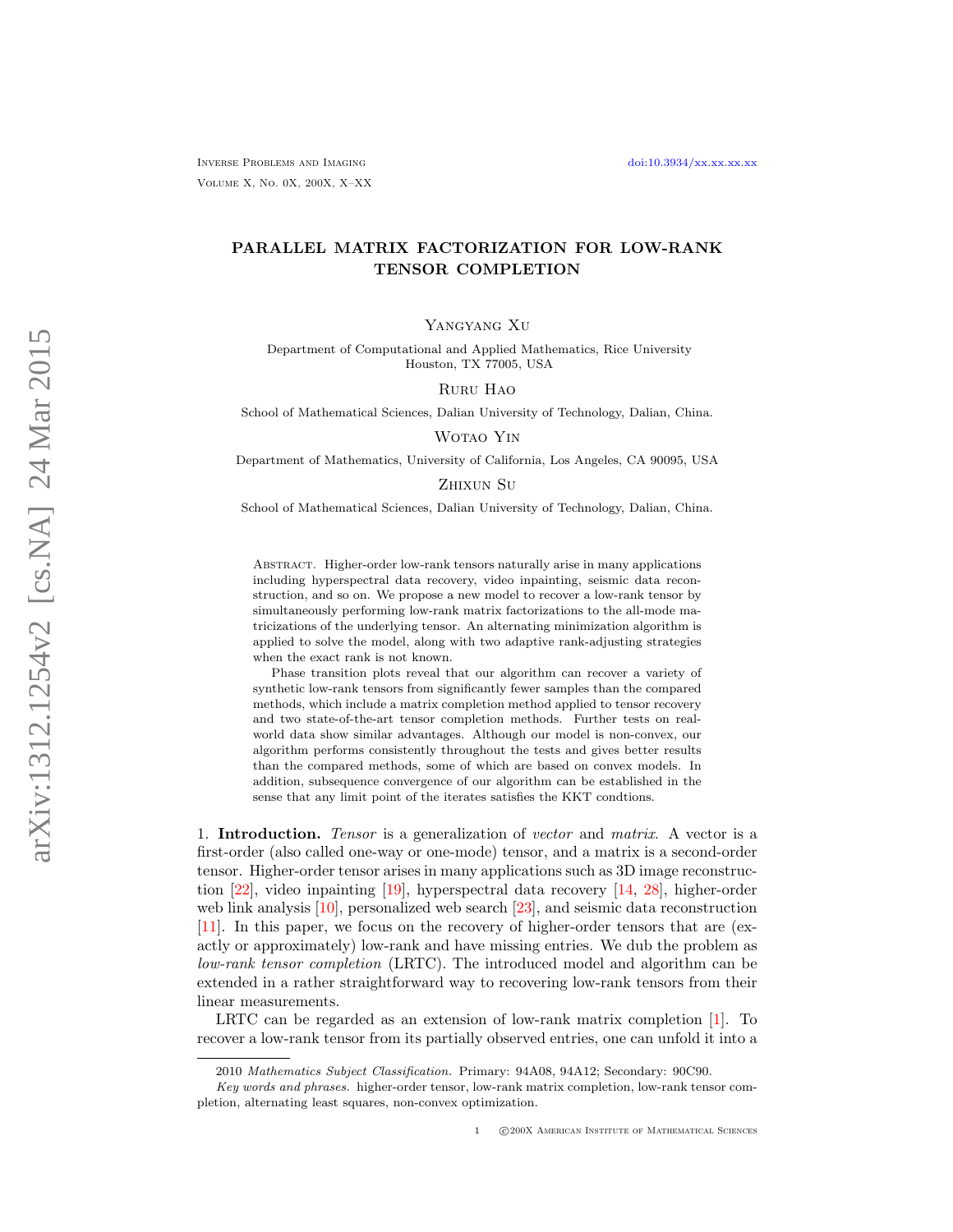matrix and apply a low-rank matrix completion algorithm such as FPCA [\[17\]](#page-23-6), APGL [\[24\]](#page-23-7), LMaFit [\[27\]](#page-23-8), the alternating direction method [\[2,](#page-22-1) [31\]](#page-24-1), the  $\ell_q$  minimization method [\[13\]](#page-23-9), and so on. However, this kind of method utilizes only one mode low-rankness of the underlying tensor. We are motivated and convinced by the results [\[16\]](#page-23-10) that utilizing all mode low-ranknesses of the tensor gives much better performance.

Existing methods for LRTC in [\[16,](#page-23-10) [3\]](#page-23-11) employ matrix nuclear-norm minimization and use the singular value decomposition (SVD) in their algorithms, which become very slow or even not applicable for large-scale problems. To tackle this difficulty, we apply low-rank matrix factorization to each mode unfolding of the tensor in order to enforce low-rankness and update the matrix factors alternatively, which is computationally much cheaper than SVD.

Our approach is non-convex, and the sizes of the matrix factors must be specified in the algorithm. Non-convexity makes it difficult for us to predict the performance of our approach in a theoretical way, and in general, the performance can vary to the choices of algorithm and starting point. We found cyclic updates of the unknown variables in the model to perform well enough. The sizes of the matrix factors dictate the rank of the recovered tensor. If they are fixed to values significantly different from the true rank, the recovery can overfit or underfit. On the other hand, during the run time of our algorithms, there are simple ways to adaptively adjust the factor sizes. In short, the all-mode matricizations, cyclic block minimization, and adaptive adjustment are the building blocks of our approach.

Before introducing our model and algorithm, we review some notation and tensor operations.

1.1. **Notation.** Following [\[9\]](#page-23-12), we use bold lower-case letters  $x, y, \ldots$  for vectors, bold upper-case letters  $X, Y, \ldots$  for matrices, and bold caligraphic letters  $\mathcal{X}, \mathcal{Y}, \ldots$ for tensors. The  $(i_1, \ldots, i_N)$ -th component of an N-way tensor  $\mathcal X$  is denoted as  $x_{i_1...i_N}$ . For  $\mathcal{X}, \mathcal{Y} \in \mathbb{R}^{I_1 \times ... \times I_N}$ , we define their inner product in the same way as that for matrices, i.e.,

$$
\langle \boldsymbol{\mathcal{X}}, \boldsymbol{\mathcal{Y}} \rangle = \sum_{i_1=1}^{I_1} \cdots \sum_{i_N=1}^{I_N} x_{i_1 \ldots i_N} y_{i_1 \ldots i_N}.
$$

The Frobenius norm of  $\mathcal X$  is defined as  $\|\mathcal X\|_F = \sqrt{\langle \mathcal X, \mathcal X\rangle}.$ 

A fiber of  $\mathcal X$  is a vector obtained by fixing all indices of  $\mathcal X$  except one, and a slice of  $\mathcal X$  is a matrix by fixing all indices of  $\mathcal X$  except two. For example, if  $\mathcal X \in \mathbb R^{2 \times 2 \times 2}$ has two frontal slices (with the third index fixed)

<span id="page-1-0"></span>(1) 
$$
\mathbf{X}(:,,1) = \begin{bmatrix} 1 & 3 \\ 2 & 4 \end{bmatrix}, \quad \mathbf{X}(:,,2) = \begin{bmatrix} 5 & 7 \\ 6 & 8 \end{bmatrix},
$$

then  $[1, 2]^\top$  is a mode-1 fiber (with all but the first indices fixed),  $[1, 3]^\top$  is a mode-2 fiber (with all but the second indices fixed), and  $[1, 5]^\top$  is a mode-3 fiber (with all but the third indices fixed). Its two horizontal (with the first index fixed) and two lateral slices (with the second index fixed) are respectively

$$
\mathbf{X}(1,:,:)=\begin{bmatrix}1 & 5\\3 & 7\end{bmatrix}, \mathbf{X}(2,:,:)=\begin{bmatrix}2 & 6\\4 & 8\end{bmatrix}, \text{ and } \mathbf{X}(:,1,:)=\begin{bmatrix}1 & 5\\2 & 6\end{bmatrix}, \mathbf{X}(:,2,:)=\begin{bmatrix}3 & 7\\4 & 8\end{bmatrix}.
$$

The mode-n matricization (also called unfolding) of  $\mathcal{X} \in \mathbb{R}^{I_1 \times ... \times I_N}$  is denoted as  $\mathbf{X}_{(n)} \in \mathbb{R}^{I_n \times \Pi_{j \neq n}I_j}$ , which is a matrix with columns being the mode-n fibers of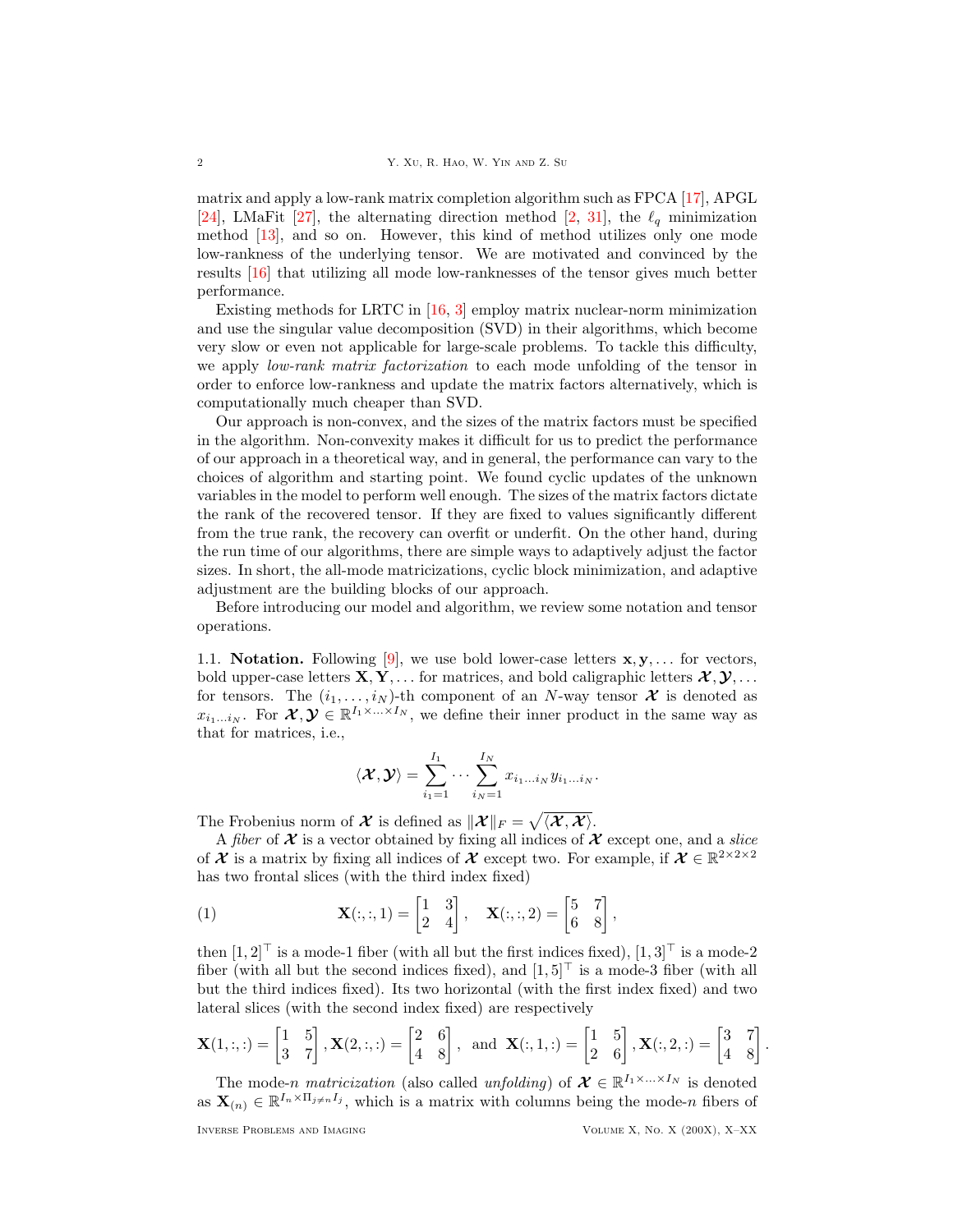$\mathcal X$  in the lexicographical order. Take the tensor in [\(1\)](#page-1-0) for example. Its mode-1 and mode-3 matricizations are respectively

$$
X_{(1)} = \begin{bmatrix} 1 & 3 & 5 & 7 \\ 2 & 4 & 6 & 8 \end{bmatrix}, \text{ and } X_{(3)} = \begin{bmatrix} 1 & 2 & 3 & 4 \\ 5 & 6 & 7 & 8 \end{bmatrix}
$$

Relating to the matricization process, we define  $\text{unfold}_n(\mathcal{X}) = \mathbf{X}_{(n)}$  and  $\text{fold}_n$  to reverse the process, i.e.,  $\text{fold}_n(\text{unfold}_n(\mathcal{X})) = \mathcal{X}$ . The *n*-rank of an *N*-way tensor  $\mathcal{X}$ , denoted as rank<sub>n</sub> $(\mathcal{X})$ , is the rank of  $X_{(n)}$ , and we define the rank<sup>[1](#page-2-0)</sup> of  $\mathcal{X}$  as an array: rank $(\mathcal{X}) = (rank(\mathbf{X}_{(1)}), \ldots, rank(\mathbf{X}_{(N)}))$ . We say  $\mathcal{X}$  is (approximately) low-rank if  $\mathbf{X}_{(n)}$  is (approximately) low-rank for all n.

1.2. Problem formulation. We aim at recovering an (approximately) low-rank tensor  $\mathcal{M} \in \mathbb{R}^{I_1 \times ... \times I_N}$  from partial observations  $\mathcal{B} = \mathcal{P}_{\Omega}(\mathcal{M})$ , where  $\Omega$  is the index set of observed entries, and  $\mathcal{P}_{\Omega}$  keeps the entries in  $\Omega$  and zeros out others. We apply low-rank matrix factorization to each mode unfolding of  $\mathcal M$  by finding matrices  $\mathbf{X}_n \in \mathbb{R}^{I_n \times r_n}$ ,  $\mathbf{Y}_n \in \mathbb{R}^{r_n \times \Pi_{j \neq n}I_j}$  such that  $\mathbf{M}_{(n)} \approx \mathbf{X}_n \mathbf{Y}_n$  for  $n = 1, \ldots, N$ , where  $r_n$  is the estimated rank, either fixed or adaptively updated. Introducing one common variable  $\mathcal Z$  to relate these matrix factorizations, we solve the following model to recover  $\mathcal{M}$ 

<span id="page-2-1"></span>(2) 
$$
\min_{\mathbf{X}, \mathbf{Y}, \mathbf{Z}} \sum_{n=1}^{N} \frac{\alpha_n}{2} ||\mathbf{X}_n \mathbf{Y}_n - \mathbf{Z}_{(n)}||_F^2, \text{ subject to } \mathcal{P}_{\Omega}(\mathbf{Z}) = \mathbf{B},
$$

where  $\mathbf{X} = (\mathbf{X}_1, \dots, \mathbf{X}_N)$  and  $\mathbf{Y} = (\mathbf{Y}_1, \dots, \mathbf{Y}_N)$ . In the model,  $\alpha_n$ ,  $n = 1, \dots, N$ , are weights and satisfy  $\sum_n \alpha_n = 1$ . The constraint  $\mathcal{P}_{\Omega}(\mathcal{Z}) = \mathcal{B}$  enforces consistency with the observations and can be replaced with  $\|\mathcal{P}_{\Omega}(\mathcal{Z}) - \mathcal{B}\|_F \leq \delta$  if **B** is contaminated by noise with a known Frobenius norm equal to  $\delta$ . In this paper, we do not assume the knowledge of  $\delta$  and thus use [\(2\)](#page-2-1) for both noiseless and noisy cases.

The ranks  $r_1, \ldots, r_N$  in [\(2\)](#page-2-1) must be specified, yet we do not assume the knowledge of their true values. To address this issue, we dynamically adjust the rank estimates in two schemes. One scheme starts from overestimated ranks and then decreases them by checking the singular values of the factor matrices in each mode. When a large gap between the  $\hat{r}_n$ th and  $(\hat{r}_n + 1)$ th singular values of the factors is found,  $r_n$  is reduced to  $\hat{r}_n$ . The other scheme starts from underestimated ranks and then gradually increases them if the algorithm detects slow progress.

We try to solve [\(2\)](#page-2-1) by cyclically updating  $X, Y$ , and  $Z$ . Although a global solution is not guaranteed, we demonstrate by numerical experiments that our algorithm can reliably recover a wide variety of low-rank tensors. In addition, we show that any limit point of the iterates satisfies the KKT conditions.

The details will be given in Section [3.](#page-6-0)

1.3. Related work. Our model [\(2\)](#page-2-1) can be regarded as an extension of the following model [\[27\]](#page-23-8) from matrix completion to tensor completion

<span id="page-2-2"></span>(3) 
$$
\min_{\mathbf{X}, \mathbf{Y}} \frac{1}{2} \|\mathbf{X}\mathbf{Y} - \mathbf{Z}\|_F^2, \text{ subject to } \mathcal{P}_{\Omega}(\mathbf{Z}) = \mathbf{B},
$$

where  $\mathbf{B} = \mathcal{P}_{\Omega}(\mathbf{M})$  contains partially observed entries of the underlying (approximately) low-rank matrix **M**. If  $N = 2$  in [\(2\)](#page-2-1), i.e., the underlying tensor **M** is two-way, then it is easy to see that [\(2\)](#page-2-1) reduces to [\(3\)](#page-2-2) by noting  $\text{unfold}_1(\mathcal{M}) =$ 

.

<span id="page-2-0"></span><sup>&</sup>lt;sup>1</sup>Our definition relates to the Tucker decomposition [\[26\]](#page-23-13). Another popularly used definition is based on the CANDECOMP/PARAFAC (CP) decomposition [\[7\]](#page-23-14).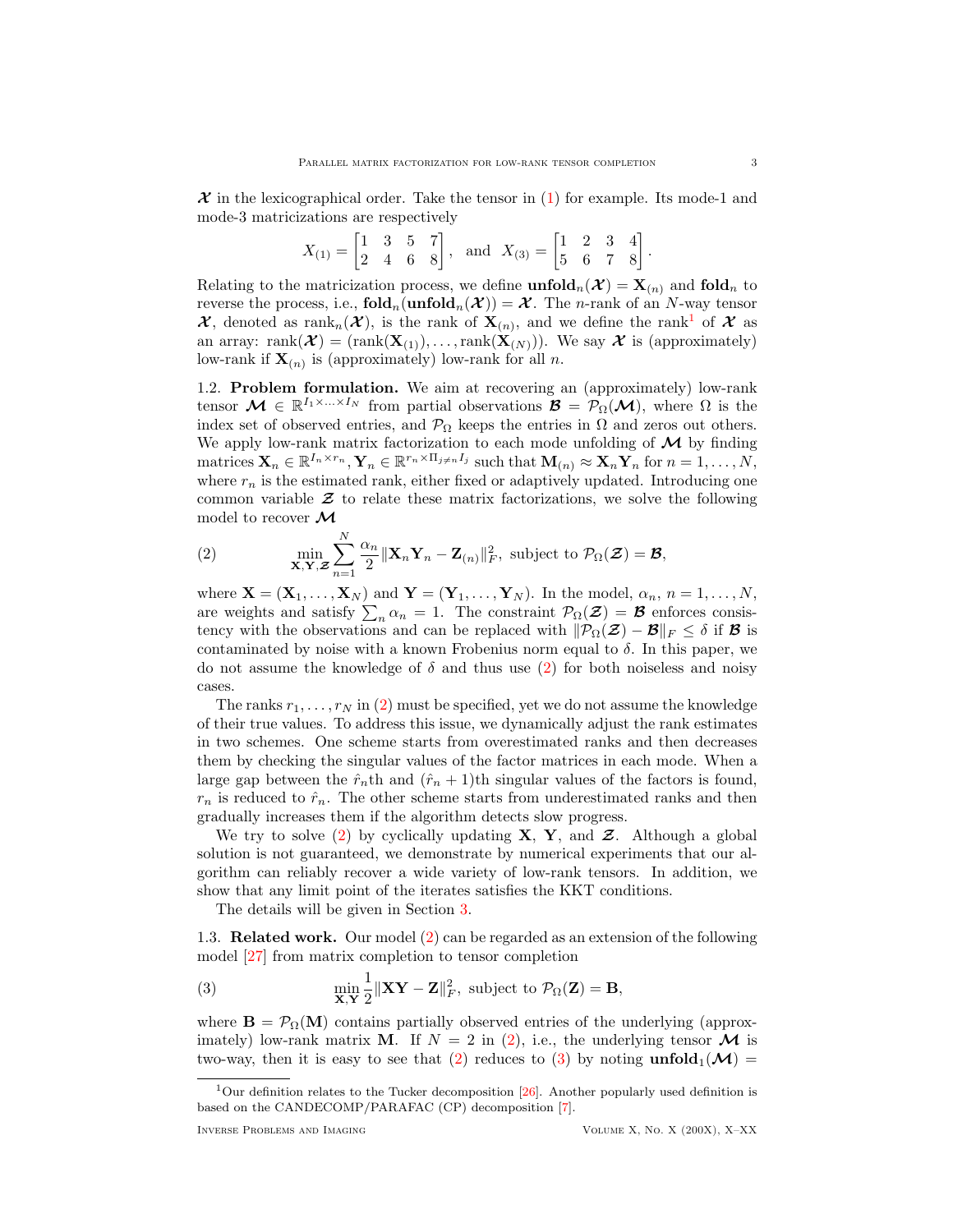**unfold**<sub>2</sub> $(M)$ <sup>T</sup>. The problem [\(3\)](#page-2-2) is solved in [\[27\]](#page-23-8) by a successive over-relaxation (SOR) method, named as LMaFit. Although [\(3\)](#page-2-2) is non-convex, extensive experiments on both synthetic and real-world data demonstrate that [\(3\)](#page-2-2) solved by LMaFit performs significantly better than nuclear norm[2](#page-3-0) based convex models such as

<span id="page-3-1"></span>(4) 
$$
\min_{\mathbf{Z}} \|\mathbf{Z}\|_{*}, \text{ subject to } \mathcal{P}_{\Omega}(\mathbf{Z}) = \mathbf{B},
$$

where  $||\mathbf{Z}||_*$  denotes the nuclear norm of Z, defined as the sum of its singular values.

The work [\[16\]](#page-23-10) generalizes [\(4\)](#page-3-1) to the tensor case, and to recover the (approximately) low-rank tensor  $\mathcal{M}$ , it proposes to solve

<span id="page-3-2"></span>(5) 
$$
\min_{\mathbf{\mathcal{Z}}} \sum_{n=1}^N \alpha_n ||\mathbf{Z}_{(n)}||_*, \text{ subject to } \mathcal{P}_{\Omega}(\mathbf{\mathcal{Z}}) = \mathbf{\mathcal{B}},
$$

where  $\alpha_n \geq 0, n = 1, \ldots, N$  are preselected weights satisfying  $\sum_n \alpha_n = 1$ . Different from our model  $(2)$ , the problem  $(5)$  is convex, and in [\[16\]](#page-23-10), various methods are applied to solve it such as block coordinate descent method, proximal gradient method, and alternating direction method of multiplier (ADMM). The model [\(5\)](#page-3-2) utilizes low-rankness of all mode unfoldings of the tensor, and as demonstrated in [\[16\]](#page-23-10), it can significantly improve the solution quality over that obtained by solving [\(4\)](#page-3-1), where the matrix Z corresponds to some mode unfolding of the tensor.

The recent work [\[18\]](#page-23-15) proposes a more "square" convex model for recovering  $\mathcal M$ as follows:

(6) 
$$
\min_{\mathbf{\mathcal{Z}}} \|\hat{\mathbf{Z}}_{[j]}\|_{*}, \text{ subject to } \mathcal{P}_{\Omega}(\mathbf{\mathcal{Z}}) = \mathbf{\mathcal{B}},
$$

where  $\hat{\mathbf{\mathcal{Z}}}\in\mathbb{R}^{I_{i_1}\times\ldots\times I_{i_N}}$  is a tensor by relabeling mode  $i_n$  of  $\mathbf{\mathcal{Z}}$  to mode n for  $n = 1, \ldots, N$ ,

<span id="page-3-3"></span>
$$
\hat{\mathbf{Z}}_{[j]} = \text{reshape}\left(\hat{\mathbf{Z}}_{(1)}, \prod_{n \leq j} I_{i_n}, \prod_{n > j} I_{i_n}\right),\,
$$

and j and the permutation  $(i_1, \ldots, i_N)$  are chosen to make  $\prod_{n \leq j} I_{i_n}$  as close as to  $\prod_{n> j} I_{i_n}$ . The idea of reshaping a tensor into a "square" matrix has also appeared in  $[6]$  for tensor principal component analysis. As the order of  $\mathcal M$  is no more than three,  $(6)$  is the same as [\(4\)](#page-3-1) with **Z** corresponding to some mode unfolding of the tensor, and it may not perform as well as [\(5\)](#page-3-2). However, for a low-rank tensor of more than three orders, it is shown in  $[18]$  that  $(6)$  can exactly recover the tensor from far fewer observed entries than those required by [\(5\)](#page-3-2).

There are some other models proposed recently for LRTC. For example, the one in [\[21\]](#page-23-17) uses, as a regularization term, a tight convex relaxation of the average rank function  $\frac{1}{N} \sum_{n} \text{rank}_{n}(\mathcal{M})$  and applies the ADMM method to solve the problem. The work [\[12\]](#page-23-18) directly constrains the solution in some low-rank manifold and employs the Riemannian optimization to solve the problem. Different from the above discussed models that use tensor *n*-rank, the model in  $|32|$  employs the so-called tubal-rank based on the recently proposed tensor singular value decomposition (t-SVD) [\[8\]](#page-23-19). For details about these models, we refer the readers to the papers where they are proposed.

<span id="page-3-0"></span> $2$ The matrix nuclear norm is the convex envelope of matrix rank function [\[20\]](#page-23-20), and the nuclear norm minimization can promote the low-rank structure of the solution.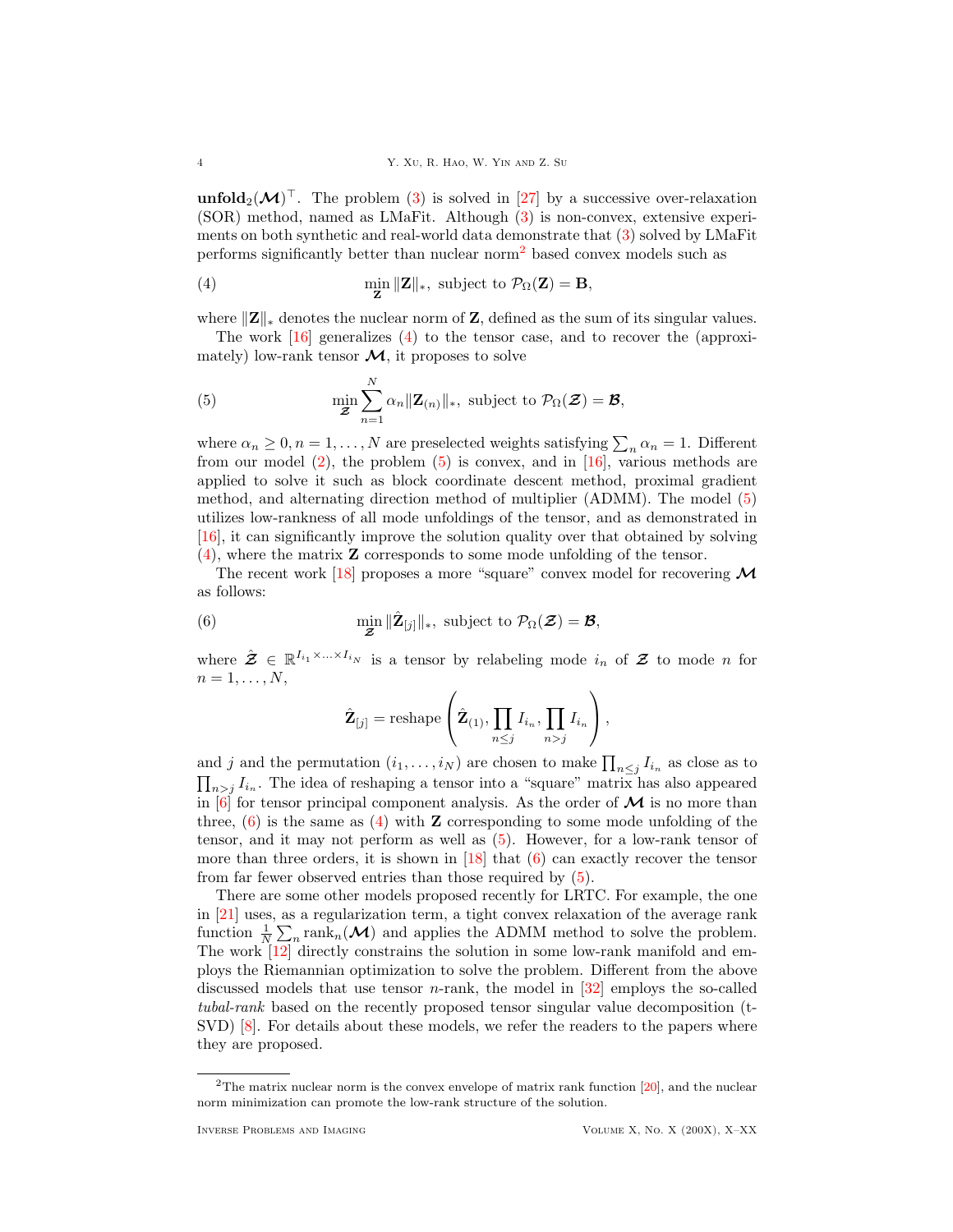1.4. Organization. The rest of the paper is organized as follows. Section [2](#page-4-0) shows the phase transition of our proposed method and some existing ones. Section [3](#page-6-0) gives our algorithm with two different rank-adjusting strategies, and the convergence result of the algorithm is given in section [4.](#page-8-0) In section [5,](#page-12-0) we compare the proposed method with some state-of-the-art methods for tensor completion on both synthetic and real-world data. Section [6](#page-14-0) conludes the paper, and finally, section [7](#page-14-1) shows all figures and tables of our numerical results.

<span id="page-4-0"></span>2. Phase transition plots. A phase transition plot uses greyscale colors to depict how likely a certain kind of low-rank tensors can be recovered by an algorithm for a range of different ranks and sample ratios. Phase transition plots are important means to compare the performance of different tensor recovery methods.

We compare our method (called TMac) to the following three methods on random tensors of different kinds. In section [5,](#page-12-0) we compare them on the real-world data including 3D images and videos.

- Matrix completion method for recovering low-rank tensors: we unfold the underlying N-way tensor  $\mathcal M$  along its Nth mode and apply LMaFit [\[27\]](#page-23-8) to [\(3\)](#page-2-2), where **Z** corresponds to **unfold** $_N(\mathcal{M})$ . If the output is  $(\tilde{\mathbf{X}}, \tilde{\mathbf{Y}})$ , then we use fold  $_N(\tilde{X}\tilde{Y})$  to estimate M.
- Nuclear norm minimization method for tensor completion: we apply FaLRTC [\[16\]](#page-23-10) to [\(5\)](#page-3-2) and use the output  $\mathcal Z$  to estimate  $\mathcal M$ .
- Square deal method: we apply FPCA [\[17\]](#page-23-6) to [\(6\)](#page-3-3) and use the output  $\mathcal Z$  to estimate M.

We call the above three methods as MatComp, FaLRTC, and SquareDeal, respectively. We chose these methods due to their popularity and code availability. LMaFit has been demonstrated superior over many other matrix completion solvers such as APGL [\[24\]](#page-23-7), SVT [\[5\]](#page-23-21), and FPCA [\[17\]](#page-23-6); [\(5\)](#page-3-2) appears to be the first convex model for tensor completion, and FaLRTC is the first efficient and also re-liable<sup>[3](#page-4-1)</sup> solver of [\(5\)](#page-3-2); the work [\[18\]](#page-23-15) about SquareDeal appears the first work to give theoretical guarantee for low-rank higher-order tensor completion. We set the stopping tolerance to  $10^{-5}$  for all algorithms except FPCA that uses  $10^{-8}$  since  $10^{-5}$ appears too loose for FPCA. Note that the tolerances used here are tighter than those in section [5](#page-12-0) because we care more about the models' recoverability instead of algorithms' efficiency.

If the relative error

$$
\text{relerr} = \frac{\lVert \boldsymbol{\mathcal{M}}^{rec} - \boldsymbol{\mathcal{M}} \rVert_F}{\lVert \boldsymbol{\mathcal{M}} \rVert_F} \leq 10^{-2},
$$

the recovery was regarded as successful, where  $\mathcal{M}^{rec}$  denotes the recovered tensor.

<span id="page-4-2"></span>2.1. Gaussian random data. Two Gaussian random datasets were tested. Each tensor in the first dataset was 3-way and had the form  $\mathcal{M} = \mathcal{C} \times_1 \mathbf{A}_1 \times_2 \mathbf{A}_2 \times_3$  $\mathbf{A}_3$ , where C was generated by MATLAB command randn(r,r,r) and  $\mathbf{A}_n$  by randn(50,r) for  $n = 1, 2, 3$ . We generated  $\Omega$  uniformly at random. The rank r varies from 5 to 35 with increment 3 and the sample ratio

$$
SR = \frac{|\Omega|}{\Pi_n I_n}
$$

<span id="page-4-1"></span><sup>&</sup>lt;sup>3</sup>In [\[16\]](#page-23-10), the ADMM is also coded up for solving [\(5\)](#page-3-2) and claimed to give high accurate solutions. However, we found that it was not as reliable as FaLRTC. In addition, if the smoothing parameter  $\mu$  for FaLRTC was set small, FaLRTC could also produce solutions of high accuracy.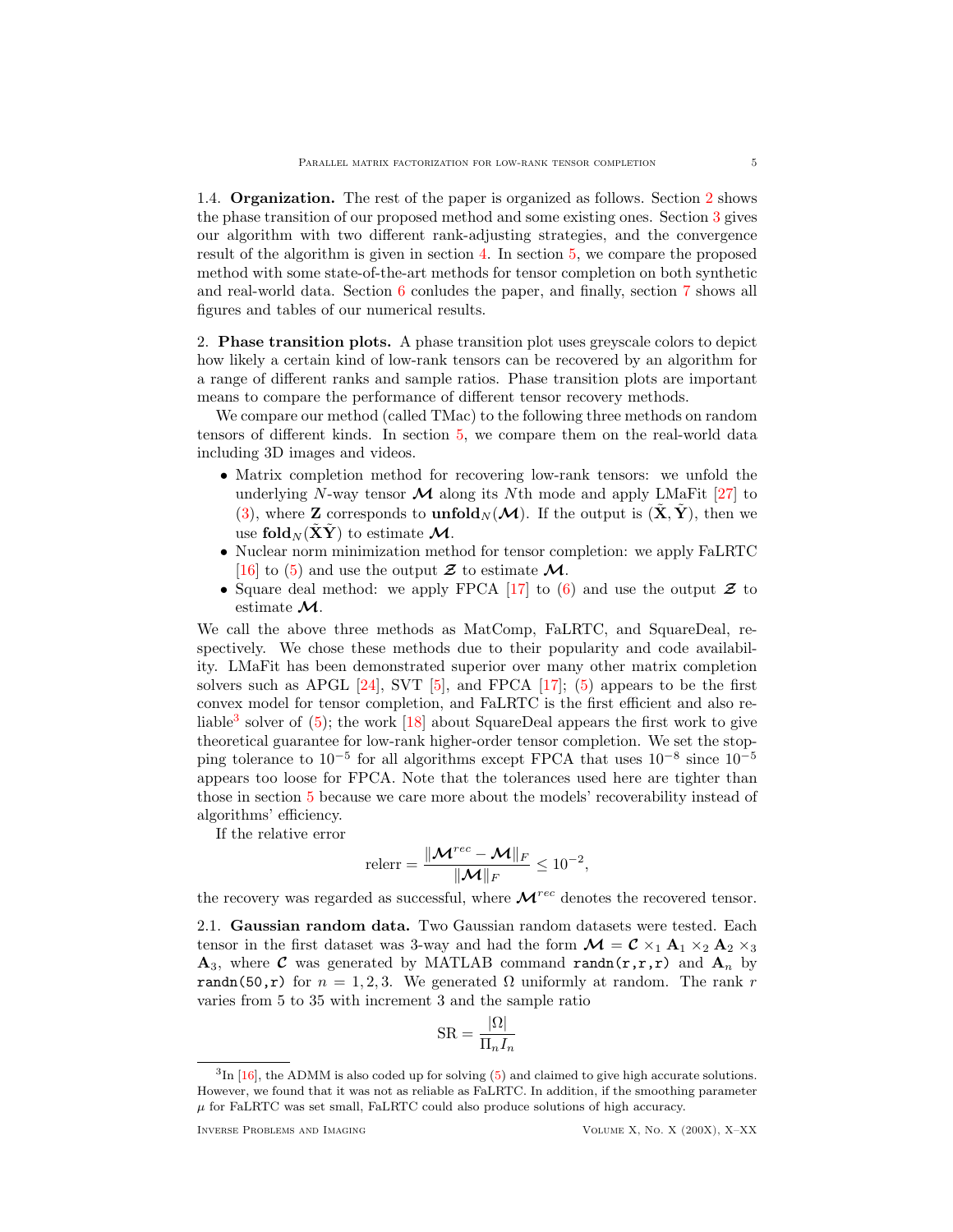from 10% to 90% with increment 5%. In the second dataset, each tensor was 4-way and had the form  $\mathcal{M} = \mathcal{C} \times_1 \mathbf{A}_1 \times_2 \mathbf{A}_2 \times_3 \mathbf{A}_3 \times_4 \mathbf{A}_4$ , where  $\mathcal{C}$  was generated by MATLAB command randn(r,r,r,r) and  $A_n$  by randn(20,r) for  $n = 1, 2, 3, 4$ . The rank r varies from 4 to 13 with increment 1 and SR from  $10\%$  to  $90\%$  with increment 5%. For each setting, 50 independent trials were run.

Figure [1](#page-15-0) depicts the phase transition plots of TMac, MatComp, and FaLRTC for the 3-way dataset, and Figure [2](#page-15-1) depicts the phase transition plots of TMac and SquareDeal for the 4-way dataset. Since LMaFit usually works better than FPCA for matrix completion, we also show the result by applying LMaFit to

<span id="page-5-0"></span>(7) 
$$
\min_{\mathbf{X}, \mathbf{Y}, \mathbf{Z}} \|\mathbf{X}\mathbf{Y} - \hat{\mathbf{Z}}_{[j]}\|_F^2, \text{ subject to } \mathcal{P}_{\Omega}(\mathbf{Z}) = \mathbf{\mathcal{B}},
$$

where  $\hat{\mathbf{Z}}_{[j]}$  is the same as that in [\(6\)](#page-3-3). From the figures, we see that TMac performed much better than all the other compared methods. Note that our figure (also in Figures [5](#page-17-0) and [7\)](#page-18-0) for SquareDeal looks different from that shown in [\[18\]](#page-23-15), because we fixed the dimension of  $\mathcal M$  and varied the rank r while [\[18\]](#page-23-15) fixes rank( $\mathcal M$ ) to an array of very small values and varies the dimension of  $\mathcal{M}$ . The solver and the stopping tolerance also affect the results. For example, the "square" model [\(7\)](#page-5-0) solved by LMaFit gives much better results but still worse than those given by TMac.

In addition, Figure [3](#page-16-0) depicts the phase transition plots of TMac utilizing 1, 2, 3, and 4 modes of matricization on the 4-way dataset. We see that TMac can recover more tensors as it uses more modes.

2.2. Uniformly random data. This section tests the recoverability of TMac, MatComp, FaLRTC, and SquareDeal on two datasets in which the tensor factors have uniformly random entries. In the first dataset, each tensor had the form  $\mathcal{M} = \mathcal{C} \times_1 \mathbf{A}_1 \times_2 \mathbf{A}_2 \times_3 \mathbf{A}_3$ , where  $\mathcal{C}$  was generated by MATLAB command rand(r,r,r)-0.5 and  $A_n$  by rand(50,r)-0.5. Each tensor in the second dataset had the form  $\mathcal{M} = \mathcal{C} \times_1 \mathbf{A}_1 \times_2 \mathbf{A}_2 \times_3 \mathbf{A}_3 \times_4 \mathbf{A}_4$ , where  $\mathcal{C}$  was generated by MAT-LAB command rand(r,r,r,r)-0.5 and  $A_n$  by rand(20,r)-0.5. Figure [4](#page-16-1) shows the recoverability of each method on the first dataset and Figure [5](#page-17-0) on the second dataset. We see that TMac with both rank-fixing and rank-increasing strategies performs significantly better than the other compared methods.

2.3. Synthetic data with power-law decaying singular values. This section tests the recoverability of TMac, MatComp, FaLRTC, and SquareDeal on two more difficult synthetic datasets. In the first dataset, each tensor had the form  $\mathcal{M} =$  $\mathcal{C} \times_1 \mathbf{A}_1 \times_2 \mathbf{A}_2 \times_3 \mathbf{A}_3$ , where  $\mathcal{C}$  was generated by MATLAB command rand(r,r,r) and  $\mathbf{A}_n$  by orth(randn(50,r))\*diag([1:r].^(-0.5)). Note that the core tensor C has nonzero-mean entries and each factor matrix has power-law decaying singular values. This kind of low-rank tensor appears more difficult to recover compared to the previous random low-rank tensors. Each tensor in the second dataset had the form  $\mathcal{M} = \mathcal{C} \times_1 \mathbf{A}_1 \times_2 \mathbf{A}_2 \times_3 \mathbf{A}_3 \times_4 \mathbf{A}_4$ , where  $\mathcal{C}$  was generated by MATLAB command rand(r,r,r,r) and  $\mathbf{A}_n$  by orth(randn(20,r))\*diag([1:r].^(-0.5)). For these two datasets, TMac with rank-decreasing strategy can never decrease  $r_n$ to the true rank and thus performs badly. Figure [6](#page-17-1) shows the recoverability of each method on the first dataset and Figure [7](#page-18-0) on the second dataset. Again, we see that TMac with both rank-fixing and rank-increasing strategies performs significantly better than the other compared methods.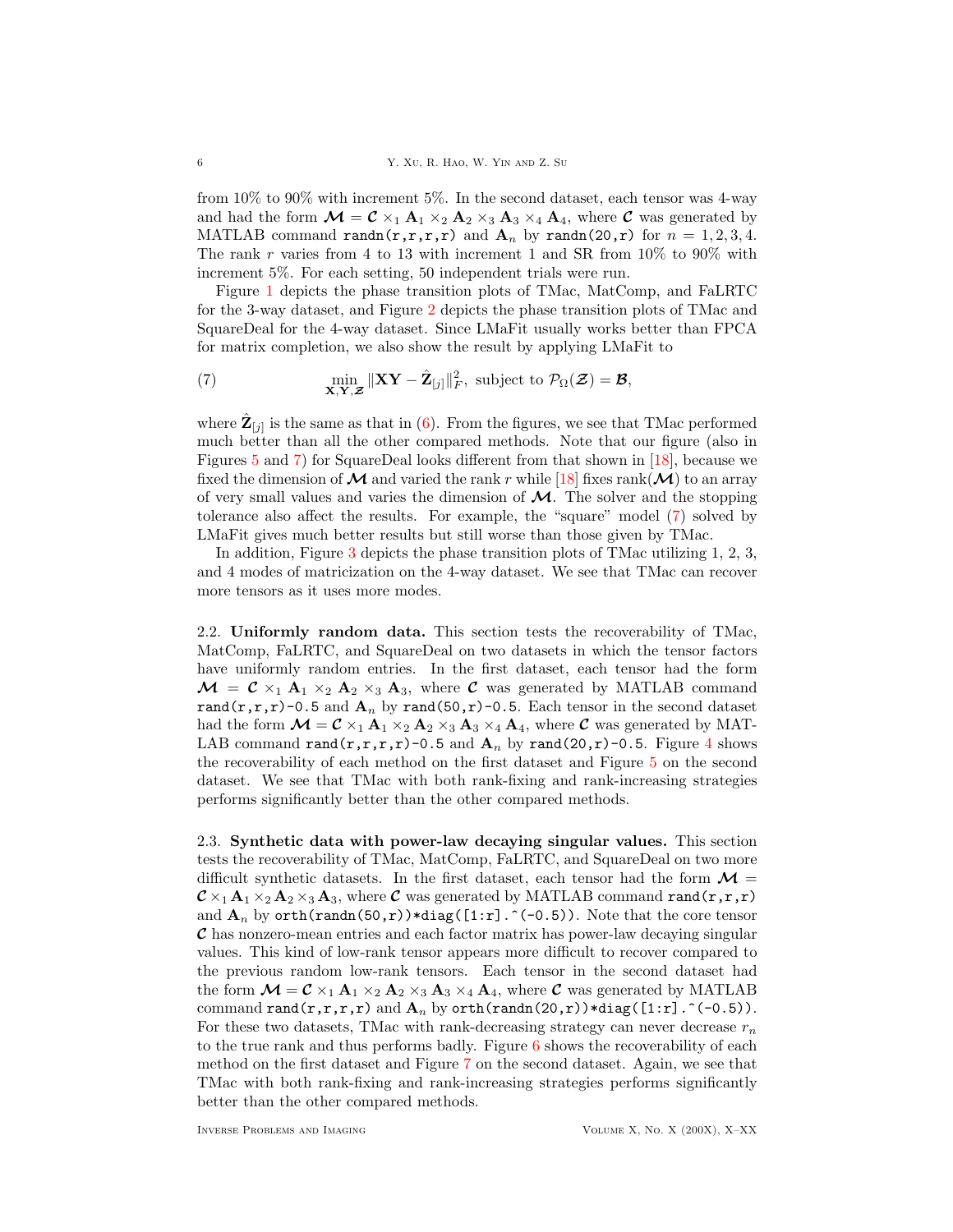<span id="page-6-0"></span>3. Algorithm. We apply the alternating least squares method to [\(2\)](#page-2-1). Since the model needs an estimate of rank $(\mathcal{M})$ , we provide two strategies to dynamically adjust the rank estimates.

3.1. Alternating minimization. The model  $(2)$  is convex with respect to each block of the variables  $X, Y$  and  $Z$  while the other two are fixed. Hence, we cyclically update  $X, Y$  and  $Z$  one at a time. Let

(8) 
$$
f(\mathbf{X}, \mathbf{Y}, \mathcal{Z}) = \sum_{n=1}^{N} \frac{\alpha_n}{2} ||\mathbf{X}_n \mathbf{Y}_n - \mathbf{Z}_{(n)}||_F^2
$$

<span id="page-6-3"></span>be the objective of  $(2)$ . We perform the updates as

<span id="page-6-1"></span>(9a) 
$$
\mathbf{X}^{k+1} = \operatorname*{argmin}_{\mathbf{X}} f(\mathbf{X}, \mathbf{Y}^k, \mathcal{Z}^k),
$$

<span id="page-6-2"></span>(9b) 
$$
\mathbf{Y}^{k+1} = \operatorname*{argmin}_{\mathbf{Y}} f(\mathbf{X}^{k+1}, \mathbf{Y}, \mathbf{Z}^k),
$$

<span id="page-6-10"></span>(9c) 
$$
\mathcal{Z}^{k+1} = \operatorname*{argmin}_{\mathcal{P}_{\Omega}(\mathcal{Z})=\mathcal{B}} f(\mathbf{X}^{k+1}, \mathbf{Y}^{k+1}, \mathcal{Z}).
$$

Note that both  $(9a)$  and  $(9b)$  can be decomposed into N independent least squares problems, which can be solved in parallel. The updates in [\(9\)](#page-6-3) can be explicitly written as

<span id="page-6-6"></span>(10a) 
$$
\mathbf{X}_n^{k+1} = \mathbf{Z}_{(n)}^k (\mathbf{Y}_n^k)^\top (\mathbf{Y}_n^k (\mathbf{Y}_n^k)^\top)^\dagger, \quad n = 1, \ldots, N,
$$

<span id="page-6-5"></span>(10b) 
$$
\mathbf{Y}_n^{k+1} = ((\mathbf{X}_n^{k+1})^\top \mathbf{X}_n^{k+1})^\dagger (\mathbf{X}_n^{k+1})^\top \mathbf{Z}_{(n)}^k, \ n = 1, \dots, N,
$$

<span id="page-6-4"></span>(10c) 
$$
\mathcal{Z}^{k+1} = \mathcal{P}_{\Omega^c}\left(\sum_{n=1}^N \mathbf{fold}_n(\mathbf{X}_n^{k+1}\mathbf{Y}_n^{k+1})\right) + \mathcal{B},
$$

where  $A^{\dagger}$  denotes the Moore-Penrose pseudo-inverse of A,  $\Omega^{c}$  is the complement of  $\Omega$ , and we have used the fact that  $\mathcal{P}_{\Omega^c}(\mathcal{B}) = 0$  in [\(10c\)](#page-6-4).

No matter how  $\mathbf{X}_n$  is computed, only the products  $\mathbf{X}_n \mathbf{Y}_n$ ,  $n = 1, \ldots, N$ , affect  $\mathbf{Z}$ and thus the recovery  $\mathcal{M}$ . Hence, we shall update **X** in the following more efficient way

<span id="page-6-8"></span>(11) 
$$
\mathbf{X}_n^{k+1} = \mathbf{Z}_{(n)}^k (\mathbf{Y}_n^k)^\top, \quad n = 1, \dots, N,
$$

which together with [\(10b\)](#page-6-5) gives the same products  $\mathbf{X}_n^{k+1} \mathbf{Y}_n^{k+1}$ ,  $\forall n$ , as those by [\(10a\)](#page-6-6) and [\(10b\)](#page-6-5) according to the following lemma, which is similar to Lemma 2.1 in [\[27\]](#page-23-8). We give a proof here for completeness.

<span id="page-6-9"></span>**Lemma 3.1.** For any two matrices  $B, C$ , it holds that (12)

<span id="page-6-7"></span>
$$
\begin{aligned} &\left(\mathbf{C}\mathbf{B}^\top (\mathbf{B}\mathbf{B}^\top)^\dagger\right) \left(\left(\mathbf{C}\mathbf{B}^\top (\mathbf{B}\mathbf{B}^\top)^\dagger\right)^\top \left(\mathbf{C}\mathbf{B}^\top (\mathbf{B}\mathbf{B}^\top)^\dagger\right)\right)^\dagger \left(\mathbf{C}\mathbf{B}^\top (\mathbf{B}\mathbf{B}^\top)^\dagger\right)^\top \mathbf{C} \\ =& \left(\mathbf{C}\mathbf{B}^\top\right) \left(\left(\mathbf{C}\mathbf{B}^\top\right)^\top \left(\mathbf{C}\mathbf{B}^\top\right)\right)^\dagger \left(\mathbf{C}\mathbf{B}^\top\right)^\top \mathbf{C}. \end{aligned}
$$

*Proof.* Let  $\mathbf{B} = \mathbf{U} \Sigma \mathbf{V}^{\top}$  be the compact SVD of **B**, i.e.,  $\mathbf{U}^{\top} \mathbf{U} = \mathbf{I}, \mathbf{V}^{\top} \mathbf{V} = \mathbf{I}$ , and  $\Sigma$  is a diagonal matrix with all positive singular values on its diagonal. It is not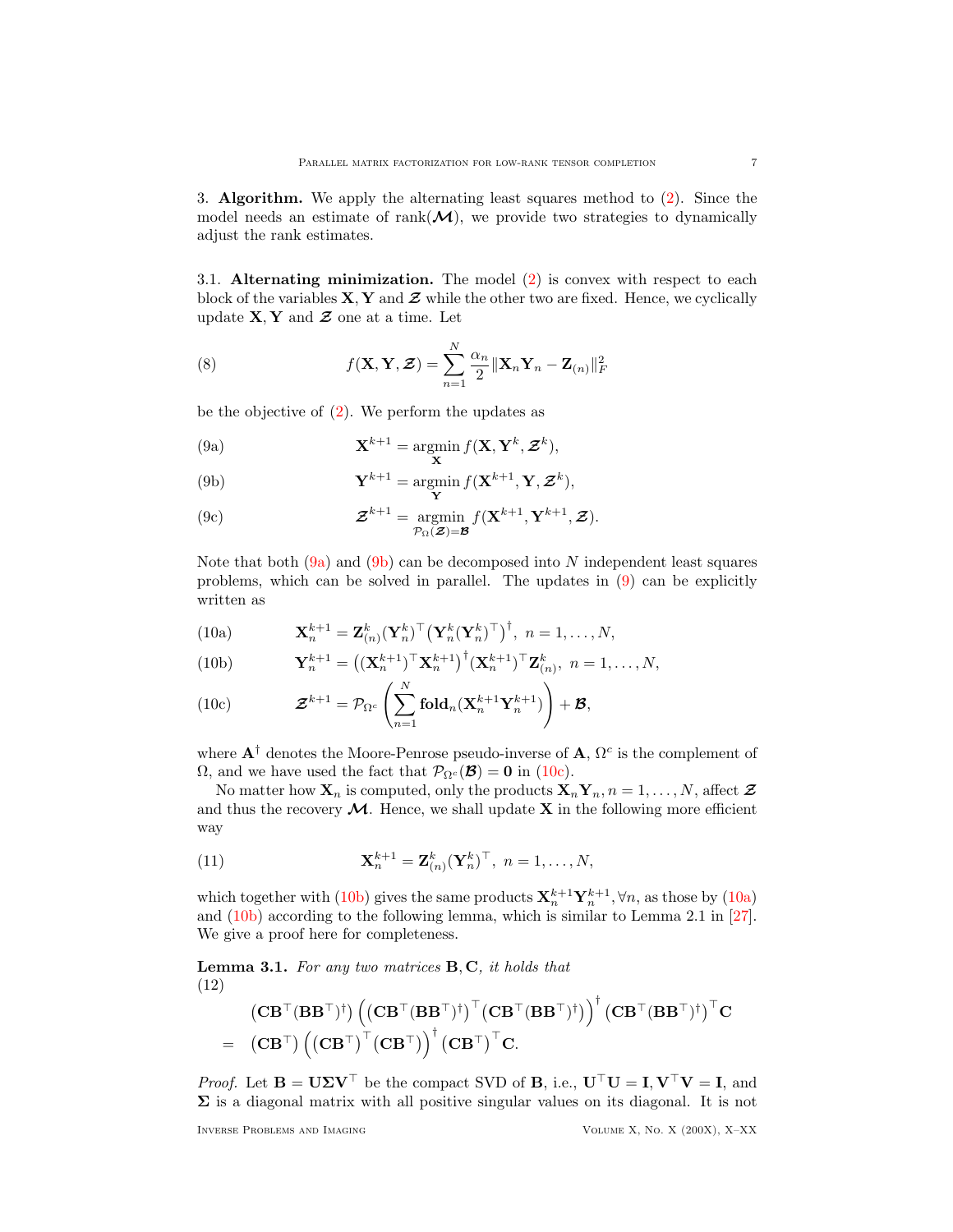difficult to verify that  $\mathbf{C}\mathbf{B}^{\top}(\mathbf{B}\mathbf{B}^{\top})^{\dagger} = \mathbf{C}\mathbf{V}\mathbf{\Sigma}^{-1}\mathbf{U}^{\top}$ . Then

first line of (12)  
\n
$$
= \mathbf{C} \mathbf{V} \mathbf{\Sigma}^{-1} \mathbf{U}^{\top} (\mathbf{U} \mathbf{\Sigma}^{-1} \mathbf{V}^{\top} \mathbf{C}^{\top} \mathbf{C} \mathbf{V} \mathbf{\Sigma}^{-1} \mathbf{U}^{\top})^{\dagger} \mathbf{U} \mathbf{\Sigma}^{-1} \mathbf{V}^{\top} \mathbf{C}^{\top} \mathbf{C}
$$
\n
$$
= \mathbf{C} \mathbf{V} \mathbf{\Sigma}^{-1} \mathbf{U}^{\top} \mathbf{U} \mathbf{\Sigma} \mathbf{V}^{\top} (\mathbf{C}^{\top} \mathbf{C})^{\dagger} \mathbf{V} \mathbf{\Sigma} \mathbf{U}^{\top} \mathbf{U} \mathbf{\Sigma}^{-1} \mathbf{V}^{\top} \mathbf{C}^{\top} \mathbf{C}
$$
\n
$$
= \mathbf{C} \mathbf{V} \mathbf{V}^{\top} (\mathbf{C}^{\top} \mathbf{C})^{\dagger} \mathbf{V} \mathbf{V}^{\top} \mathbf{C}^{\top} \mathbf{C},
$$

where we have used  $(\mathbf{G}\mathbf{H})^{\dagger} = \mathbf{H}^{\dagger}\mathbf{G}^{\dagger}$  for any  $\mathbf{G}, \mathbf{H}$  of appropriate sizes in the second equality. On the other hand,

second line of (12)  
\n
$$
= \mathbf{CV} \Sigma \mathbf{U}^\top (\mathbf{U} \Sigma \mathbf{V}^\top \mathbf{C}^\top \mathbf{CV} \Sigma \mathbf{U}^\top)^\dagger \mathbf{U} \Sigma \mathbf{V}^\top \mathbf{C}^\top \mathbf{C}
$$
\n
$$
= \mathbf{CV} \Sigma \mathbf{U}^\top \mathbf{U} \Sigma^{-1} \mathbf{V}^\top (\mathbf{C}^\top \mathbf{C})^\dagger \mathbf{V} \Sigma^{-1} \mathbf{U}^\top \mathbf{U} \Sigma \mathbf{V}^\top \mathbf{C}^\top \mathbf{C}
$$
\n
$$
= \mathbf{CV} \mathbf{V}^\top (\mathbf{C}^\top \mathbf{C})^\dagger \mathbf{V} \mathbf{V}^\top \mathbf{C}^\top \mathbf{C}.
$$

Hence, we have the desired result  $(12)$ .

3.2. Rank-adjusting schemes. The problem [\(2\)](#page-2-1) requires one to specify the ranks  $r_1, \ldots, r_N$ . If they are fixed, then a good estimate is important for [\(2\)](#page-2-1) to perform well. Too small  $r_n$ 's can cause underfitting and a large recovery error whereas too large  $r_n$ 's can cause overfitting and large deviation to the underlying tensor  $M$ . Since we do not assume the knowledge of rank $(M)$ , we provide two schemes to dynamically adjust the rank estimates  $r_1, \ldots, r_N$ . In our algorithm, we use parameter  $\xi_n$  to determine which one of the two scheme to apply. If  $\xi_n = -1$ , the rank-decreasing scheme is applied to  $r_n$ ; if  $\xi_n = 1$ , the rank-increasing scheme is applied to  $r_n$ ; otherwise,  $r_n$  is fixed to its initial value.

<span id="page-7-0"></span>3.2.1. Rank-decreasing scheme. This scheme starts from an input overestimated rank, i.e.,  $r_n > \text{rank}_n(\mathcal{M})$ . Following [\[27,](#page-23-8) [13\]](#page-23-9), we calculate the eigenvalues of  $\mathbf{X}_n^{\top} \mathbf{X}_n$  after each iteration, which are assumed to be ordered as  $\lambda_1^n \geq \lambda_2^n \geq \ldots \geq$  $\lambda_{r_n}^n$ . Then we compute the quotients  $\bar{\lambda}_i^n = \lambda_i^n / \lambda_{i+1}^n$ ,  $i = 1, \ldots, r_n - 1$ . Suppose

$$
\hat{r}_n = \underset{1 \le i \le r_n - 1}{\operatorname{argmax}} \bar{\lambda}_i.
$$

If

(13) 
$$
\text{gap}_n = \frac{(r_n - 1)\bar{\lambda}_{\hat{r}_n}}{\sum_{i \neq \hat{r}_n} \bar{\lambda}_i} \ge 10,
$$

which means a "big" gap between  $\lambda_{\hat{r}_n}$  and  $\lambda_{\hat{r}_n+1}$ , then we reduce  $r_n$  to  $\hat{r}_n$ . Assume that the SVD of  $\mathbf{X}_n \mathbf{Y}_n$  is  $\mathbf{U} \Sigma \mathbf{V}^\top$ . Then we update  $\mathbf{X}_n$  to  $\mathbf{U}_{\hat{r}_n} \mathbf{\Sigma}_{\hat{r}_n}$  and  $\mathbf{Y}_n$  to  $\mathbf{V}_{\hat{r}_n}^\top$ , where  $U_{\hat{r}_n}$  is a submatrix of U containing  $\hat{r}_n$  columns corresponding to the largest  $\hat{r}_n$  singular values, and  $\Sigma_{\hat{r}_n}$  and  $\mathbf{V}_{\hat{r}_n}$  are obtained accordingly.

We observe in our numerical experiments that this rank-adjusting scheme generally works well for exactly low-rank tensors. Because, for these tensors,  $\text{gap}_n$  can be very large and easy to identify, the true rank is typically obtained after just one rank adjustment. For approximately low-rank tensors, however, a large gap may or may not exist, and when it does not, the rank overestimates will not decrease. For these tensors, the rank-increasing scheme below works better.

 $\Box$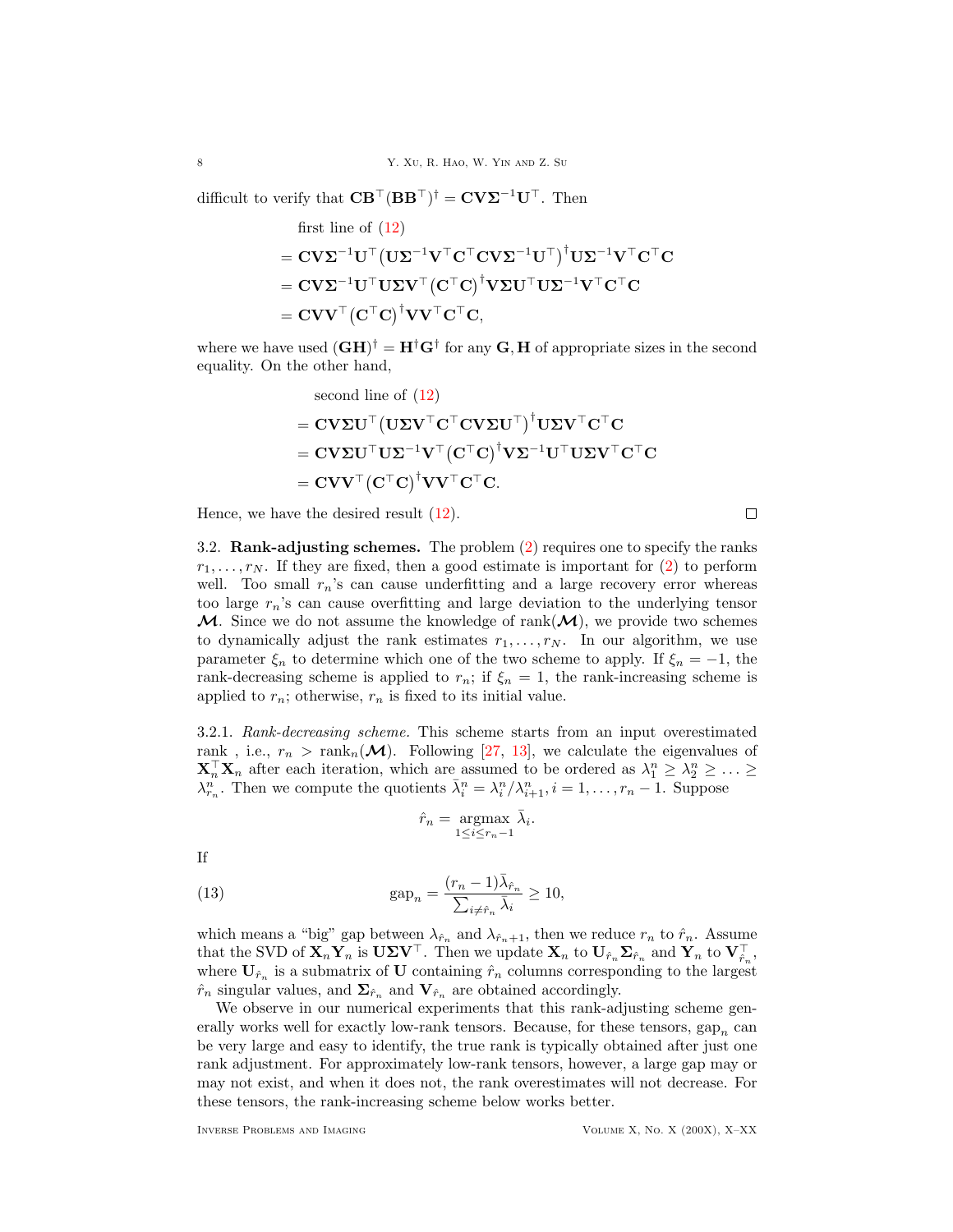<span id="page-8-2"></span>3.2.2. Rank-increasing scheme. This scheme starts an underestimated rank, i.e.,  $r_n \leq \text{rank}_n(\mathcal{M})$ . Following [\[27\]](#page-23-8), we increase  $r_n$  to  $\min(r_n + \Delta r_n, r_n^{\max})$  at iteration  $k + 1$  if

(14) 
$$
\left|1 - \frac{\left\|\mathcal{B} - \mathcal{P}_{\Omega}(\mathbf{fold}_n(\mathbf{X}_n^{k+1}\mathbf{Y}_n^{k+1}))\right\|_F}{\left\|\mathcal{B} - \mathcal{P}_{\Omega}(\mathbf{fold}_n(\mathbf{X}_n^k\mathbf{Y}_n^k))\right\|_F}\right| \leq 10^{-2},
$$

which means "slow" progress in the  $r_n$  dimensional space along the *n*-th mode. Here,  $\Delta r_n$  is a positive integer, and  $r_n^{\max}$  is the maximal rank estimate. Let the economy QR factorization of  $(\mathbf{Y}_n^{k+1})^{\top}$  be **QR**. We augment  $\mathbf{Q} \leftarrow [\mathbf{Q}, \hat{\mathbf{Q}}]$  where  $\hat{\mathbf{Q}}$ has  $\Delta r_n$  randomly generated columns and then orthonormalize Q. Next, we update  $\mathbf{Y}_n^{k+1}$  to  $\mathbf{Q}^{\top}$  and  $\mathbf{X}_n^{k+1} \leftarrow [\mathbf{X}_n^{k+1}, \mathbf{0}],$  where **0** is an  $I_n \times \Delta r_n$  zero matrix<sup>[4](#page-8-1)</sup>.

Numerically, this scheme works well not only for exactly low-rank tensors but also for approximately low-rank ones. However, for exactly low-rank tensors, this scheme causes the algorithm to run longer than the rank-decreasing scheme. Figure [8](#page-18-1) shows the performance of our algorithm equipped with the two rank-adjusting schemes. As in section [2.1,](#page-4-2) we randomly generated  $\mathcal{M}$  of size  $50 \times 50 \times 50$  with rank<sub>n</sub>( $\mathcal{M}$ ) = r,  $\forall n$ , and we started TMac with 25% overestimated ranks for rankdecreasing scheme and 25% underestimated ranks for rank-increasing scheme. From Figure [8,](#page-18-1) we see that TMac with the rank-decreasing scheme is better when  $r$  is small while TMac with the rank-increasing scheme becomes better when  $r$  is large. We can also see from the figure that after  $r_n$  is adjusted to match rank<sub>n</sub>( $\mathcal{M}$ ), our algorithm converges linearly.

In general, TMac with the rank-increasing scheme works no worse than it does with the rank-decreasing scheme in terms of solution quality no matter the underlying tensor is exactly low-rank or not. Numerically, we observed that if the rank is relatively low, TMac with the rank-decreasing scheme can adjust the estimated rank to the true one within just a few iterations and converges fast, while TMac with the rank-increasing scheme may need more time to get a comparable solution. However, if the underlying tensor is approximately low-rank, or it is exactly lowrank but the user concerns more on solution quality, TMac with the rank-increasing scheme is always preferred, and small  $\Delta r_n$ 's usually give better solutions at the cost of more running time.

3.3. Pseudocode. The above discussions are distilled in Algorithm [1.](#page-9-0) After the algorithm terminates with output  $(X, Y, Z)$ , we use  $\sum_{n=1}^{N} \alpha_n \text{fold}_n(X_n Y_n)$  to estimate the tensor  $\mathcal{M}$ , which is usually better than  $\mathcal Z$  when the underlying  $\mathcal M$  is only approximately low-rank or the observations are contaminated by noise, or both.

Remark 1. In Algorithm [1,](#page-9-0) we can have different rank-adjusting schemes, i.e., different  $\xi_n$ , for different modes. For simplicity, we set  $\xi_n = -1$  or  $\xi_n = 1$  uniformly for all  $n$  in our experiments.

<span id="page-8-0"></span>4. Convergence analysis. Introducing Lagrangian multiplier  $\mathcal W$  for the constraint  $\mathcal{P}_{\Omega}(\mathcal{Z}) = \mathcal{B}$ , we write the Lagrangian function of [\(2\)](#page-2-1)

(15) 
$$
L(\mathbf{X}, \mathbf{Y}, \mathcal{Z}, \mathcal{W}) = f(\mathbf{X}, \mathbf{Y}, \mathcal{Z}) - \langle \mathcal{W}, \mathcal{P}_{\Omega}(\mathcal{Z}) - \mathcal{B} \rangle.
$$

<span id="page-8-1"></span><sup>&</sup>lt;sup>4</sup>Since we update the variables in the order of  $X, Y, Z$ , appending any matrix of appropriate size after  $\mathbf{X}_n$  does not make any difference.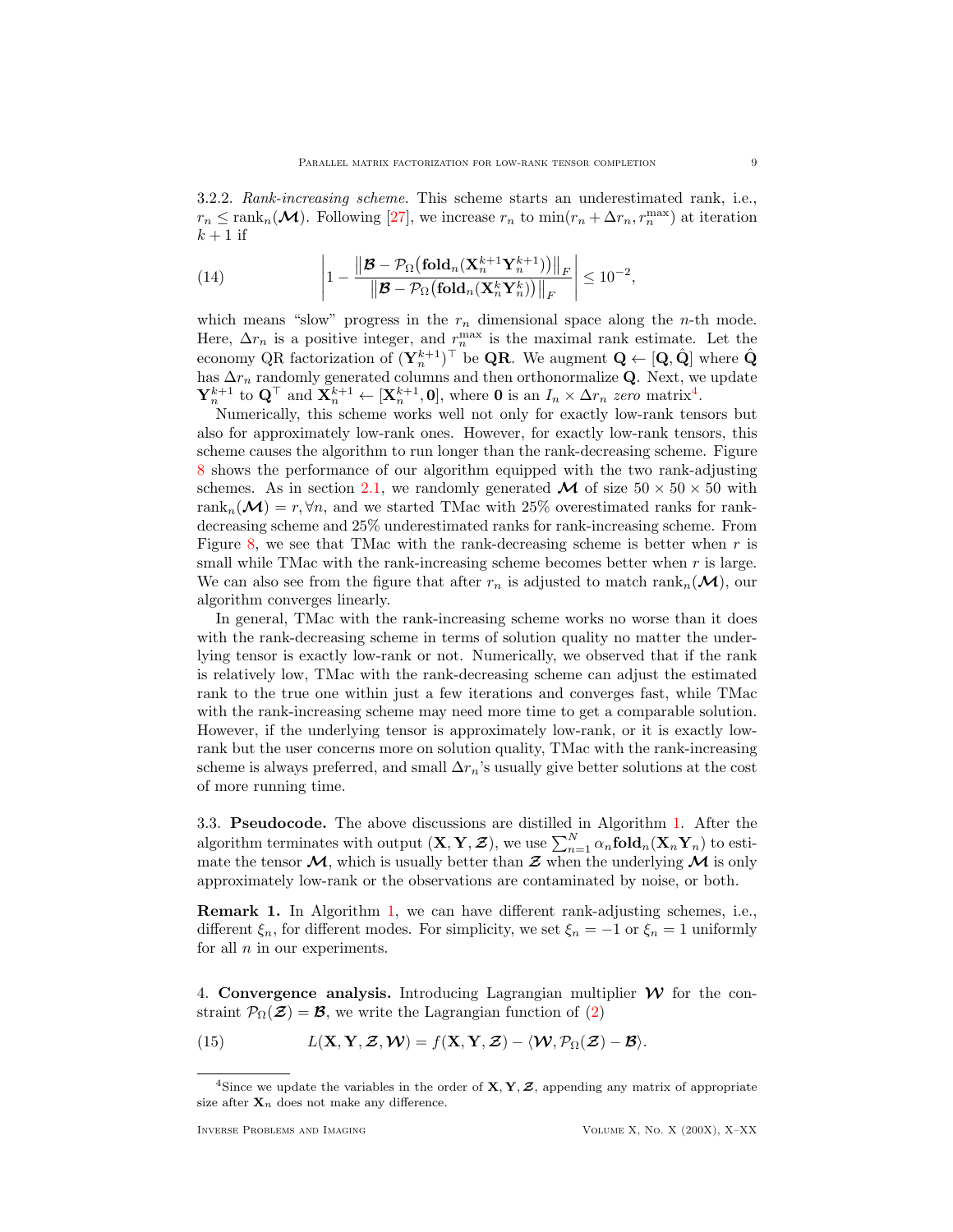# Algorithm 1: Low-rank Tensor Completion by Parallel Matrix Factorization (TMac)

<span id="page-9-0"></span>**Input:**  $\Omega$ ,  $\mathcal{B} = \mathcal{P}_{\Omega}(\mathcal{M})$ , and  $\alpha_n \geq 0$ ,  $n = 1, ..., N$  with  $\sum_{n=1}^{N} \alpha_n = 1$ . Parameters:  $r_n, \Delta r_n, r_n^{\max}, \xi_n, n = 1, \ldots, N$ . Initialization:  $({\bf X}^0, {\bf Y}^0, {\cal Z}^0)$  with  ${\cal P}_\Omega({\cal Z}^0)={\cal B}.$ for  $k = 0, 1, \ldots$  do  $\mathbf{X}^{k+1} \leftarrow (11), \ \mathbf{Y}^{k+1} \leftarrow (10b), \text{ and } \mathcal{Z}^{k+1} \leftarrow (10c).$  $\mathbf{X}^{k+1} \leftarrow (11), \ \mathbf{Y}^{k+1} \leftarrow (10b), \text{ and } \mathcal{Z}^{k+1} \leftarrow (10c).$  $\mathbf{X}^{k+1} \leftarrow (11), \ \mathbf{Y}^{k+1} \leftarrow (10b), \text{ and } \mathcal{Z}^{k+1} \leftarrow (10c).$  $\mathbf{X}^{k+1} \leftarrow (11), \ \mathbf{Y}^{k+1} \leftarrow (10b), \text{ and } \mathcal{Z}^{k+1} \leftarrow (10c).$  $\mathbf{X}^{k+1} \leftarrow (11), \ \mathbf{Y}^{k+1} \leftarrow (10b), \text{ and } \mathcal{Z}^{k+1} \leftarrow (10c).$  $\mathbf{X}^{k+1} \leftarrow (11), \ \mathbf{Y}^{k+1} \leftarrow (10b), \text{ and } \mathcal{Z}^{k+1} \leftarrow (10c).$  $\mathbf{X}^{k+1} \leftarrow (11), \ \mathbf{Y}^{k+1} \leftarrow (10b), \text{ and } \mathcal{Z}^{k+1} \leftarrow (10c).$ if stopping criterion is satisfied then Output  $(\mathbf{X}^{k+1}, \mathbf{Y}^{k+1}, \boldsymbol{\mathcal{Z}}^{k+1}).$ for  $n=1,\ldots,N$  do if  $\xi_n = -1$  then Apply rank-decreasing scheme to  $\mathbf{X}_n^{k+1}$  and  $\mathbf{Y}_n^{k+1}$  in section [3.2.1.](#page-7-0) else if  $\xi_n = 1$  then Apply rank-increasing scheme to  $\mathbf{X}_{n}^{k+1}$  and  $\mathbf{Y}_{n}^{k+1}$  in section [3.2.2.](#page-8-2)

Letting  $\mathcal{T} = (\mathbf{X}, \mathbf{Y}, \mathcal{Z}, \mathcal{W})$  and  $\nabla_{\mathcal{T}} L = 0$ , we have the KKT conditions

<span id="page-9-8"></span>(16a)  $(\mathbf{X}_n \mathbf{Y}_n - \mathbf{Z}_{(n)}) \mathbf{Y}_n^{\top} = 0, \quad n = 1, \dots, N,$ 

<span id="page-9-9"></span>(16b) 
$$
\mathbf{X}_n^\top (\mathbf{X}_n \mathbf{Y}_n - \mathbf{Z}_{(n)}) = 0, \quad n = 1, \dots, N,
$$

<span id="page-9-1"></span> $\overline{N}$ 

<span id="page-9-5"></span>(16c) 
$$
\mathcal{Z} - \sum_{n=1}^{N} \alpha_n \cdot \mathbf{fold}_n (\mathbf{X}_n \mathbf{Y}_n) - \mathcal{P}_{\Omega}(\mathbf{W}) = 0,
$$

<span id="page-9-6"></span>(16d) 
$$
\mathcal{P}_{\Omega}(\mathcal{Z})-\mathcal{B}=0.
$$

Our main result is summarized in the following theorem.

<span id="page-9-2"></span>**Theorem 4.[1](#page-9-0).** Suppose  $\{(\mathbf{X}^k, \mathbf{Y}^k, \mathcal{Z}^k)\}\$ is a sequence generated by Algorithm 1 with fixed  $r_n$ 's and fixed positive  $\alpha_n$ 's. Let  $\mathcal{W}^k = \mathcal{B} - \mathcal{P}_{\Omega}(\sum_n \alpha_n \cdot \text{fold}_n(\mathbf{X}_n^k \mathbf{Y}_n^k)).$ Then any limit point of  $\{\mathcal{T}^k\}$  satisfies the KKT conditions in [\(16\)](#page-9-1).

Our proof of Theorem [4.1](#page-9-2) mainly follows [\[27\]](#page-23-8). The literature has work that analyzes the convergence of alternating minimization method for non-convex problems such as  $[4, 25, 29, 30]$  $[4, 25, 29, 30]$  $[4, 25, 29, 30]$  $[4, 25, 29, 30]$  $[4, 25, 29, 30]$  $[4, 25, 29, 30]$  $[4, 25, 29, 30]$ . However, to the best of our knowledge, none of them implies our convergence result.

Before giving the proof, we establish some important lemmas that are used to establish our main result. We begin with the following lemma, which is similar to Lemma 3.1 of [\[27\]](#page-23-8).

<span id="page-9-7"></span>**Lemma 4.2.** For any matrices  $\mathbf{A}, \mathbf{B}$  and  $\mathbf{C}$  of appropriate sizes, letting  $\mathbf{A} =$  $\mathbf{C}\mathbf{B}^{\top}, \tilde{\mathbf{B}} = (\tilde{\mathbf{A}}^{\top} \tilde{\mathbf{A}})^{\dagger} \tilde{\mathbf{A}}^{\top} \mathbf{C}, \text{ then we have}$ 

<span id="page-9-3"></span>(17) 
$$
\|\mathbf{A}\mathbf{B} - \mathbf{C}\|_F^2 - \|\tilde{\mathbf{A}}\tilde{\mathbf{B}} - \mathbf{C}\|_F^2 = \|\tilde{\mathbf{A}}\tilde{\mathbf{B}} - \mathbf{A}\mathbf{B}\|_F^2.
$$

*Proof.* From Lemma [3.1,](#page-6-9) it suffices to prove [\(17\)](#page-9-3) by letting  $\tilde{\mathbf{A}} = \mathbf{C} \mathbf{B}^\top (\mathbf{B} \mathbf{B}^\top)^\dagger$ ,  $\tilde{\mathbf{B}} =$  $(\tilde{\mathbf{A}}^{\top}\tilde{\mathbf{A}})^{\dagger}\tilde{\mathbf{A}}^{\top}\mathbf{C}$ . Assume the compact SVDs of  $\tilde{\mathbf{A}}$  and  $\mathbf{B}$  are  $\tilde{\mathbf{A}} = \mathbf{U}_{\tilde{a}}\Sigma_{\tilde{a}}\mathbf{V}_{\tilde{a}}^{\top}$  and  $\mathbf{B} = \mathbf{U}_b \mathbf{\Sigma}_b \mathbf{V}_b^{\top}$ . Noting  $\mathbf{B} = \mathbf{B} \mathbf{V}_b \mathbf{V}_b^{\top}$  and  $\mathbf{B}^{\top} (\mathbf{B} \mathbf{B}^{\top})^{\dagger} \mathbf{B} = \mathbf{V}_b \mathbf{V}_b^{\top}$ , we have

<span id="page-9-4"></span>(18) 
$$
\tilde{\mathbf{A}}\mathbf{B} - \mathbf{A}\mathbf{B} = (\mathbf{C} - \mathbf{A}\mathbf{B})\mathbf{V}_b\mathbf{V}_b^\top.
$$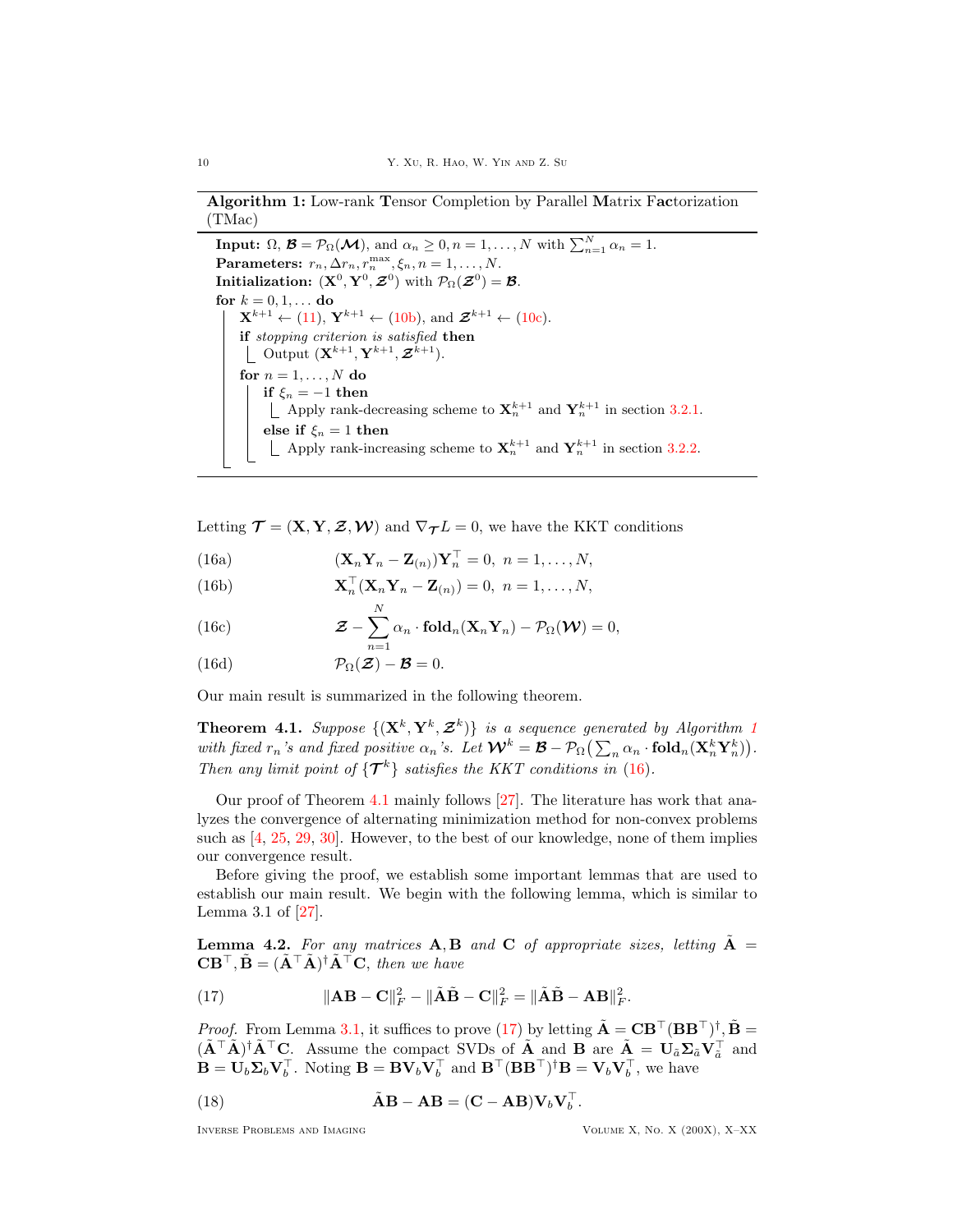Similarly, noting 
$$
\tilde{\mathbf{A}} = \mathbf{U}_{\tilde{a}} \mathbf{U}_{\tilde{a}}^{\top} \tilde{\mathbf{A}}
$$
 and  $\tilde{\mathbf{A}} (\tilde{\mathbf{A}}^{\top} \tilde{\mathbf{A}})^{\dagger} \tilde{\mathbf{A}}^{\top} = \mathbf{U}_{\tilde{a}} \mathbf{U}_{\tilde{a}}^{\top}$ , we have  
\n
$$
\tilde{\mathbf{A}} \tilde{\mathbf{B}} - \tilde{\mathbf{A}} \mathbf{B} = \tilde{\mathbf{A}} \tilde{\mathbf{B}} - \mathbf{U}_{\tilde{a}} \mathbf{U}_{\tilde{a}}^{\top} \tilde{\mathbf{A}} \mathbf{B}
$$
\n
$$
= \tilde{\mathbf{A}} \tilde{\mathbf{B}} - \mathbf{U}_{\tilde{a}} \mathbf{U}_{\tilde{a}}^{\top} (\tilde{\mathbf{A}} \mathbf{B} - \mathbf{A} \mathbf{B} + \mathbf{A} \mathbf{B})
$$
\n
$$
= \mathbf{U}_{\tilde{a}} \mathbf{U}_{\tilde{a}}^{\top} \mathbf{C} - \mathbf{U}_{\tilde{a}} \mathbf{U}_{\tilde{a}}^{\top} [(\mathbf{C} - \mathbf{A} \mathbf{B}) \mathbf{V}_{b} \mathbf{V}_{b}^{\top} - \mathbf{A} \mathbf{B}]
$$
\n(19)  
\n
$$
= \mathbf{U}_{\tilde{a}} \mathbf{U}_{\tilde{a}}^{\top} (\mathbf{C} - \mathbf{A} \mathbf{B}) (\mathbf{I} - \mathbf{V}_{b} \mathbf{V}_{b}^{\top})
$$

<span id="page-10-0"></span>where the third equality is from  $(18)$ . Summing  $(18)$  and  $(19)$  gives

<span id="page-10-3"></span>(20) 
$$
\tilde{\mathbf{A}}\tilde{\mathbf{B}} - \mathbf{A}\mathbf{B} = (\mathbf{I} - \mathbf{U}_{\tilde{a}}\mathbf{U}_{\tilde{a}}^{\top})(\mathbf{C} - \mathbf{A}\mathbf{B})\mathbf{V}_{b}\mathbf{V}_{b}^{\top} + \mathbf{U}_{\tilde{a}}\mathbf{U}_{\tilde{a}}^{\top}(\mathbf{C} - \mathbf{A}\mathbf{B}).
$$
  
Since  $(\mathbf{I} - \mathbf{U}_{\tilde{a}}\mathbf{U}_{\tilde{a}}^{\top})(\mathbf{C} - \mathbf{A}\mathbf{B})$  is orthogonal to  $\mathbf{U}_{\tilde{a}}\mathbf{U}_{\tilde{a}}^{\top}(\mathbf{C} - \mathbf{A}\mathbf{B})$ , we have  
(21)  $\|\tilde{\mathbf{A}}\tilde{\mathbf{B}} - \mathbf{A}\mathbf{B}\|_{F}^{2} = \|(\mathbf{I} - \mathbf{U}_{\tilde{a}}\mathbf{U}_{\tilde{a}}^{\top})(\mathbf{C} - \mathbf{A}\mathbf{B})\mathbf{V}_{b}\mathbf{V}_{b}^{\top}\|_{F}^{2} + \|\mathbf{U}_{\tilde{a}}\mathbf{U}_{\tilde{a}}^{\top}(\mathbf{C} - \mathbf{A}\mathbf{B})\|_{F}^{2}$ .  
In addition, note

 $\langle (\mathbf{I}-\mathbf{U}_{\tilde{a}}\mathbf{U}_{\tilde{a}}^\top)(\mathbf{C}-\mathbf{A}\mathbf{B})\mathbf{V}_b\mathbf{V}_b^\top,\mathbf{C}-\mathbf{A}\mathbf{B}\rangle =\|(\mathbf{I}-\mathbf{U}_{\tilde{a}}\mathbf{U}_{\tilde{a}}^\top)(\mathbf{C}-\mathbf{A}\mathbf{B})\mathbf{V}_b\mathbf{V}_b^\top\|_F^2,$ and

$$
\langle \mathbf{U}_{\tilde{a}} \mathbf{U}_{\tilde{a}}^{\top} (\mathbf{C} - \mathbf{AB}), \mathbf{C} - \mathbf{AB} \rangle = || \mathbf{U}_{\tilde{a}} \mathbf{U}_{\tilde{a}}^{\top} (\mathbf{C} - \mathbf{AB}) ||_F^2.
$$

Hence,

 $\langle \tilde{\mathbf{A}} \tilde{\mathbf{B}} - \mathbf{A} \mathbf{B}, \mathbf{C} - \mathbf{A} \mathbf{B} \rangle = ||(\mathbf{I} - \mathbf{U}_{\tilde{a}} \mathbf{U}_{\tilde{a}}^{\top})(\mathbf{C} - \mathbf{A} \mathbf{B}) \mathbf{V}_{b} \mathbf{V}_{b}^{\top}||$ 2  $\frac{2}{F} + \left\| \mathbf{U}_{\tilde{a}} \mathbf{U}_{\tilde{a}}^{\top} (\mathbf{C} - \mathbf{A} \mathbf{B}) \right\|$ 2 F , and thus  $\|\tilde{\mathbf{A}}\tilde{\mathbf{B}} - \mathbf{A}\mathbf{B}\|_F^2 = \langle \tilde{\mathbf{A}}\tilde{\mathbf{B}} - \mathbf{A}\mathbf{B}, \mathbf{C} - \mathbf{A}\mathbf{B} \rangle$ . Then [\(17\)](#page-9-3) can be shown by noting

$$
\|\tilde{\mathbf{A}}\tilde{\mathbf{B}} - \mathbf{C}\|_F^2 = \|\tilde{\mathbf{A}}\tilde{\mathbf{B}} - \mathbf{A}\mathbf{B}\|_F^2 + 2\langle \tilde{\mathbf{A}}\tilde{\mathbf{B}} - \mathbf{A}\mathbf{B}, \mathbf{A}\mathbf{B} - \mathbf{C}\rangle + \|\mathbf{A}\mathbf{B} - \mathbf{C}\|_F^2.
$$

This completes the proof.

We also need the following lemma.

<span id="page-10-2"></span>**Lemma 4.3.** For any two matrices  $\bf{B}$  and  $\bf{C}$  of appropriate sizes, it holds that

(22a) 
$$
\mathcal{R}_c (\mathbf{CB}^{\top}) = \mathcal{R}_c (\mathbf{CB}^{\top} (\mathbf{BB}^{\top})^{\dagger}),
$$
  
\n
$$
\mathcal{R}_r ([(\mathbf{CB}^{\top})^{\top} (\mathbf{CB}^{\top})]^{\dagger} (\mathbf{CB}^{\top})^{\top} \mathbf{C})
$$
\n(22b) 
$$
= \mathcal{R}_r ([(\mathbf{CB}^{\top} (\mathbf{BB}^{\top})^{\dagger})^{\top} (\mathbf{CB}^{\top} (\mathbf{BB}^{\top})^{\dagger})]^{\dagger} [\mathbf{CB}^{\top} (\mathbf{BB}^{\top})^{\dagger}]^{\top} \mathbf{C}),
$$

<span id="page-10-1"></span>where  $\mathcal{R}_c(A)$  and  $\mathcal{R}_r(A)$  denote the column and row space of A, respectively.

Proof. Following the proof of Lemma [3.1,](#page-6-9) we assume the compact SVD of **B** to be  $\mathbf{B} = \mathbf{U} \boldsymbol{\Sigma} \mathbf{V}^\top$ . Then

$$
\mathbf{C} \mathbf{B}^{\top} = \mathbf{C} \mathbf{V} \mathbf{\Sigma} \mathbf{U}^{\top} \text{ and } \mathbf{C} \mathbf{B}^{\top} (\mathbf{B} \mathbf{B}^{\top})^{\dagger} = \mathbf{C} \mathbf{V} \mathbf{\Sigma}^{-1} \mathbf{U}^{\top}.
$$

For any vector x of appropriate size, there must be another vector y such that  $\mathbf{U}^\top \mathbf{y} = \mathbf{\Sigma}^2 \mathbf{U}^\top \mathbf{x}$  or equivalently  $\mathbf{\Sigma}^{-1} \mathbf{U}^\top \mathbf{y} = \mathbf{\Sigma} \mathbf{U}^\top \mathbf{x}$ . Hence  $\mathbf{C} \mathbf{B}^\top \mathbf{x} = \mathbf{C} \mathbf{B}^\top (\mathbf{B} \mathbf{B}^\top)^\dagger \mathbf{y}$ , which indicates  $\mathcal{R}_c(\mathbf{C}\mathbf{B}^\top) \subset \mathcal{R}_c(\mathbf{C}\mathbf{B}^\top(\mathbf{B}\mathbf{B}^\top)^\dagger)$ . In the same way, one can show the reverse inclusion, and hence  $\mathcal{R}_c(\mathbf{CB}^{\top}) = \mathcal{R}_c(\mathbf{CB}^{\top}(\mathbf{BB}^{\top})^{\dagger})$ . The result [\(22b\)](#page-10-1) can be shown similarly by noting that

$$
[(\mathbf{CB}^{\top})^{\top}(\mathbf{CB}^{\top})]^{\dagger}(\mathbf{CB}^{\top})^{\top}\mathbf{C} = \mathbf{U}\mathbf{\Sigma}\mathbf{V}^{\top}(\mathbf{C}^{\top}\mathbf{C})^{\dagger}\mathbf{V}\mathbf{V}^{\top}\mathbf{C}^{\top}\mathbf{C},
$$
  

$$
[(\mathbf{CB}^{\top}(\mathbf{BB}^{\top})^{\dagger})^{\top}(\mathbf{CB}^{\top}(\mathbf{BB}^{\top})^{\dagger})]^{\dagger}[\mathbf{CB}^{\top}(\mathbf{BB}^{\top})^{\dagger}]^{\top}\mathbf{C} = \mathbf{U}\mathbf{\Sigma}^{-1}\mathbf{V}^{\top}(\mathbf{C}^{\top}\mathbf{C})^{\dagger}\mathbf{V}\mathbf{V}^{\top}\mathbf{C}^{\top}\mathbf{C}.
$$

This completes the proof.

According to Lemma [4.3,](#page-10-2) it is not difficult to get the following corollary.

 $\Box$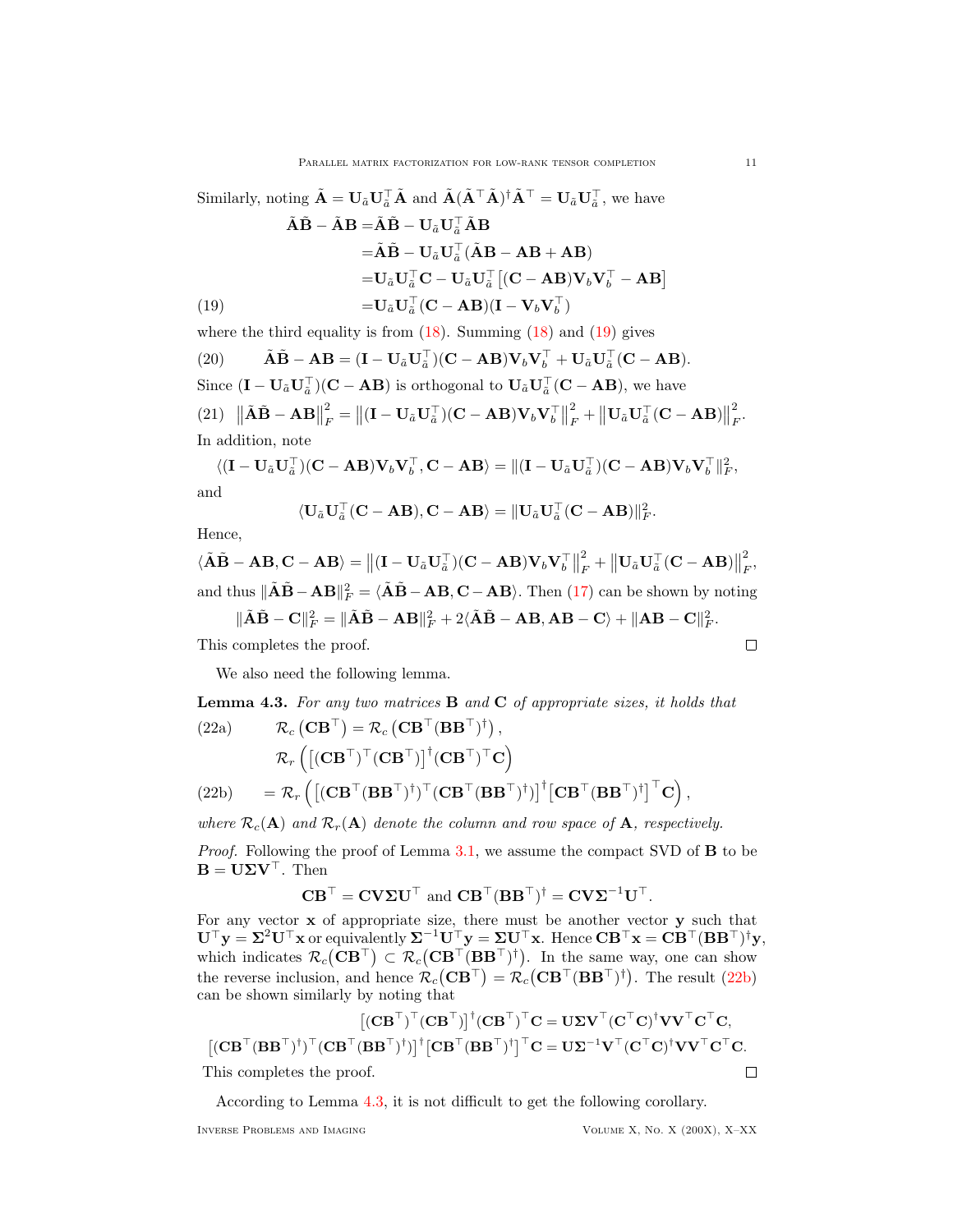Corollary 1. For any matrices A, B and C of appropriate sizes, let  $\tilde{A} = CB^{\top}, \tilde{B} =$  $(\tilde{\mathbf{A}}^T \tilde{\mathbf{A}})^{\dagger} \tilde{\mathbf{A}}^T \mathbf{C}$ . If the compact SVDs of  $\tilde{\mathbf{A}}$  and  $\mathbf{B}$  are  $\tilde{\mathbf{A}} = \mathbf{U}_{\tilde{a}} \mathbf{\Sigma}_{\tilde{a}} \mathbf{V}_{\tilde{a}}^T$  and  $\mathbf{B} =$  $\mathbf{U}_b \mathbf{\Sigma}_b \mathbf{V}_b^{\top}$ , then we have [\(21\)](#page-10-3).

We are now ready to prove Theorem [4.1.](#page-9-2)

**Proof of Theorem [4.1.](#page-9-2)** Let  $\bar{\mathcal{T}} = (\bar{X}, \bar{Y}, \bar{Z}, \bar{\mathcal{W}})$  be a limit point of  $\{\mathcal{T}^k\}$ , and thus there is a subsequence  $\{\mathcal{T}^k\}_{k\in\mathcal{K}}$  converging to  $\bar{\mathcal{T}}$ . According to [\(9c\)](#page-6-10), we have  $\mathcal{P}_{\Omega}(\mathcal{Z}^k) = \mathcal{B}$ , and  $\mathcal{P}_{\Omega^c}(\mathcal{Z}^k) = \mathcal{P}_{\Omega^c}(\sum_n \alpha_n \cdot \text{fold}_n(\mathbf{X}_n^k \mathbf{Y}_n^k))$ . Hence, [\(16c\)](#page-9-5) and [\(16d\)](#page-9-6) hold at  $\mathcal{T} = \mathcal{T}^k$  for all k and thus at  $\tilde{\mathcal{T}}$ .

<span id="page-11-0"></span>From Lemma [4.2,](#page-9-7) it follows that

(23) 
$$
f(\mathbf{X}^k, \mathbf{Y}^k, \mathbf{Z}^k) - f(\mathbf{X}^{k+1}, \mathbf{Y}^{k+1}, \mathbf{Z}^k) = \sum_{n=1}^N \frac{\alpha_n}{2} ||\mathbf{X}^k \mathbf{Y}^k - \mathbf{X}^{k+1} \mathbf{Y}^{k+1}||_F^2.
$$

In addition, it is not difficult to verify

<span id="page-11-1"></span>(24) 
$$
f(\mathbf{X}^{k+1},\mathbf{Y}^{k+1},\boldsymbol{\mathcal{Z}}^k)-f(\mathbf{X}^{k+1},\mathbf{Y}^{k+1},\boldsymbol{\mathcal{Z}}^{k+1})=\frac{1}{2}\|\boldsymbol{\mathcal{Z}}^k-\boldsymbol{\mathcal{Z}}^{k+1}\|_F^2.
$$

Summing up  $(23)$  and  $(24)$  and observing that f is lower bounded by zero, we have

$$
\sum_{k=0}^{\infty}\left(\sum_{n=1}^{N}\frac{\alpha_{n}}{2}\|\mathbf{X}^{k}\mathbf{Y}^{k}-\mathbf{X}^{k+1}\mathbf{Y}^{k+1}\|_{F}^{2}+\frac{1}{2}\|\boldsymbol{\mathcal{Z}}^{k}-\boldsymbol{\mathcal{Z}}^{k+1}\|_{F}^{2}\right)<\infty,
$$

and thus

<span id="page-11-2"></span>(25) 
$$
\lim_{k\to\infty} \|\mathbf{X}_n^k \mathbf{Y}_n^k - \mathbf{X}_n^{k+1} \mathbf{Y}_n^{k+1}\|_F^2 = 0, \text{ and } \lim_{k\to\infty} \|\mathbf{\mathcal{Z}}^k - \mathbf{\mathcal{Z}}^{k+1}\|_F^2 = 0.
$$

For each n and k, let the compact SVDs of  $\mathbf{X}_n^k$  and  $\mathbf{Y}_n^k$  be  $\mathbf{X}_n^k = \mathbf{U}_{x_n^k} \mathbf{\Sigma}_{x_n^k} \mathbf{V}_{x_n^k}^\top$ and  $\mathbf{Y}_n^k = \mathbf{U}_{y_n^k} \mathbf{\Sigma}_{y_n^k} \mathbf{V}_{y_n^k}^\top$ . Letting  $\mathbf{A} = \mathbf{X}_n^k, \mathbf{B} = \mathbf{Y}_n^k, \tilde{\mathbf{A}} = \mathbf{X}_n^{k+1}, \tilde{\mathbf{B}} = \mathbf{Y}_n^{k+1}$ , and  $\mathbf{C} = \mathbf{Z}_{(n)}^k$  in [\(21\)](#page-10-3), we have

$$
\begin{aligned}\n&\left\|\mathbf{X}_{n}^{k+1}\mathbf{Y}_{n}^{k+1}-\mathbf{X}_{n}^{k}\mathbf{Y}_{n}^{k}\right\|_{F}^{2} \\
&=\left\|\left(\mathbf{I}-\mathbf{U}_{x_{n}^{k+1}}\mathbf{U}_{x_{n}^{k+1}}^{\top}\right)(\mathbf{Z}_{(n)}^{k}-\mathbf{X}_{n}^{k}\mathbf{Y}_{n}^{k})\mathbf{V}_{y_{n}^{k}}\mathbf{V}_{y_{n}^{k}}^{\top}\right\|_{F}^{2}+\left\|\mathbf{U}_{x_{n}^{k+1}}\mathbf{U}_{x_{n}^{k+1}}^{\top}(\mathbf{Z}_{(n)}^{k}-\mathbf{X}_{n}^{k}\mathbf{Y}_{n}^{k})\right\|_{F}^{2}, \\
&\text{which together with (25) gives}\n\end{aligned}
$$

<span id="page-11-3"></span>(26a) 
$$
\lim_{k \to \infty} \left( \mathbf{Z}_{(n)}^k - \mathbf{X}_n^k \mathbf{Y}_n^k \right) \mathbf{V}_{y_n^k} \mathbf{V}_{y_n^k}^\top = 0,
$$

<span id="page-11-4"></span>(26b) 
$$
\lim_{k\to\infty} \mathbf{U}_{x_n^{k+1}} \mathbf{U}_{x_n^{k+1}}^\top \big( \mathbf{Z}_{(n)}^k - \mathbf{X}_n^k \mathbf{Y}_n^k \big) = 0.
$$

Since  $(\mathbf{Y}_n^k)^\top = \mathbf{V}_{y_n^k} \mathbf{V}_{y_n^k}^\top (\mathbf{Y}_n^k)^\top$  and  $\{\mathbf{Y}_n^k\}_{k \in \mathcal{K}}$  is bounded, then right multiplying  $(\mathbf{Y}_n^k)$ <sup>⊤</sup> for  $k \in \mathcal{K}$  on both sides of [\(26a\)](#page-11-3) yields

$$
\big(\bar{\mathbf{Z}}_{(n)}-\bar{\mathbf{X}}_n\bar{\mathbf{Y}}_n\big)\bar{\mathbf{Y}}_n^\top=\lim_{\substack{k\to\infty\\k\in\mathcal{K}}}\big(\mathbf{Z}_{(n)}^k-\mathbf{X}_n^k\mathbf{Y}_n^k\big)(\mathbf{Y}_n^k)^\top=0,
$$

which indicates that [\(16a\)](#page-9-8) is satisfied at  $\bar{\mathcal{T}}$ . From [\(25\)](#page-11-2) and [\(26b\)](#page-11-4), we have

$$
\lim_{k \to \infty} \mathbf{U}_{x_n^k} \mathbf{U}_{x_n^k}^\top \big( \mathbf{Z}_{(n)}^k - \mathbf{X}_n^k \mathbf{Y}_n^k \big) = 0,
$$

which together with the boundedness of  $\{X_n^k\}_{k \in \mathcal{K}}$  and  $X_n^k = U_{x_n^k} \mathbf{U}_{x_n^k}^\top \mathbf{X}_n^k$  gives

$$
\bar{\mathbf{X}}_n^\top \big( \bar{\mathbf{Z}}_{(n)} - \bar{\mathbf{X}}_n \bar{\mathbf{Y}}_n \big) = \lim_{\substack{k \to \infty \\ k \in \mathcal{K}}} (\mathbf{X}_n^k)^\top \big( \mathbf{Z}_{(n)}^k - \mathbf{X}_n^k \mathbf{Y}_n^k \big) = 0,
$$

and thus [\(16b\)](#page-9-9) is satisfied at  $\bar{\mathcal{T}}$ . This completes the proof.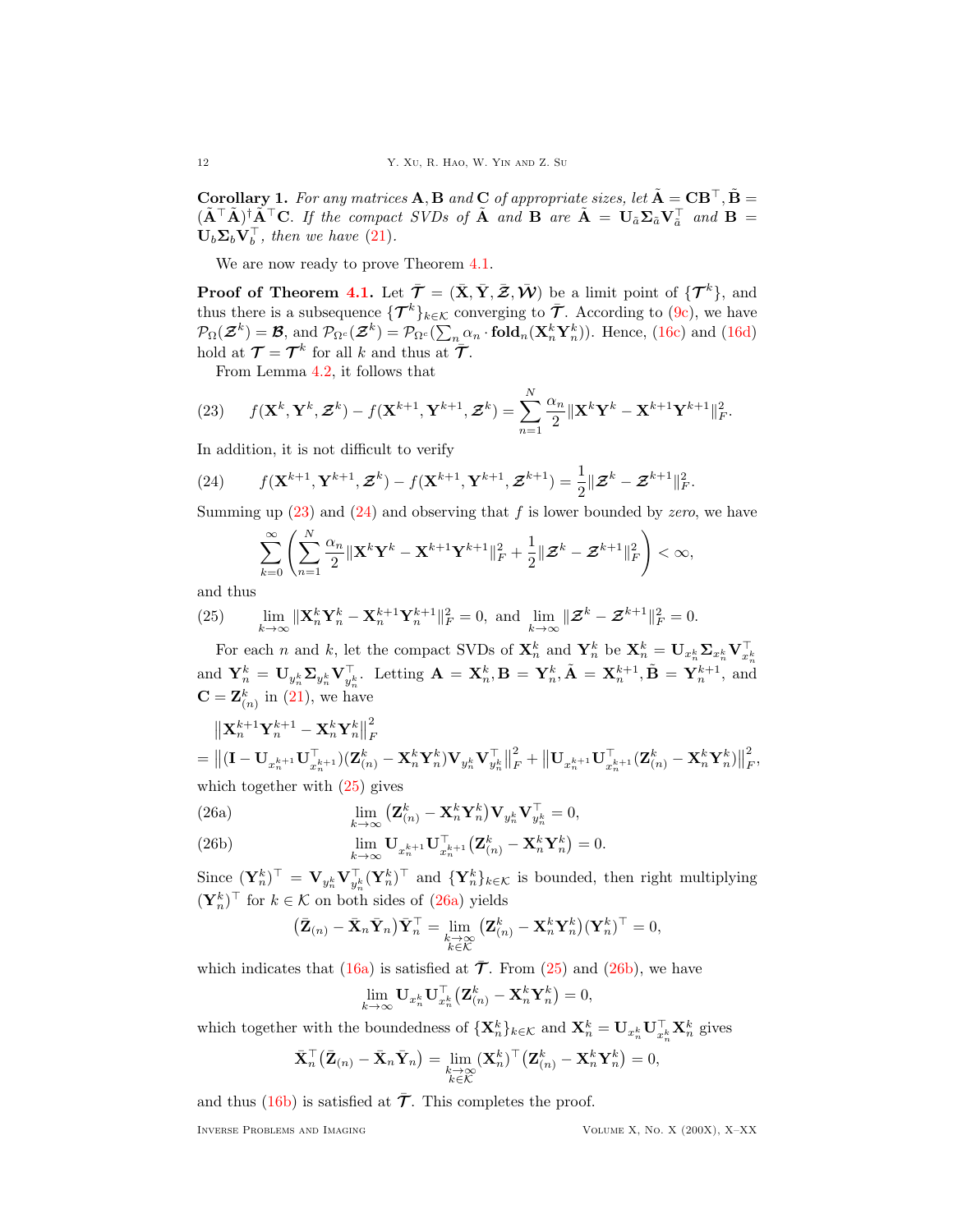<span id="page-12-0"></span>5. Numerical experiments. This section tests Algorithm [1,](#page-9-0) TMac, for solving [\(2\)](#page-2-1). To demonstrate its effectiveness, we compared it with MatComp and FaLRTC (see section [2\)](#page-4-0) on real-world data.

5.1. Dynamic weights and stopping rules. The parameters  $\alpha_1, \ldots, \alpha_N$  in [\(2\)](#page-2-1) were uniformly set to  $\frac{1}{N}$  at the beginning of TMac. During the iterations, we either fixed them or dynamically updated them according to the fitting error

<span id="page-12-4"></span>
$$
\operatorname{\mathbf{fit}}_n(\mathbf{X}_n\mathbf{Y}_n) = \|\mathcal{P}_{\Omega}\big(\operatorname{\mathbf{fold}}_n(\mathbf{X}_n\mathbf{Y}_n) - \mathcal{B}\big)\|_F.
$$

The smaller  $\text{fit}_n(\textbf{X}_n,\textbf{Y}_n)$  is, the larger  $\alpha_n$  should be. Specifically, if the current iterate is  $(\mathbf{X}^k, \mathbf{Y}^k, \mathcal{Z}^k)$ , we set

(27) 
$$
\alpha_n^k = \frac{\left[\mathbf{fit}_n(\mathbf{X}_n^k \mathbf{Y}_n^k)\right]^{-1}}{\sum_{i=1}^N \left[\mathbf{fit}_i(\mathbf{X}_i^k \mathbf{Y}_i^k)\right]^{-1}}, \ n = 1, \dots, N.
$$

As demonstrated below, dynamic updating  $\alpha_n$ 's can improve the recovery quality for tensors that have better low-rankness in one mode than others. TMac was terminated if one of the following conditions was satisfied for some  $k$ 

<span id="page-12-1"></span>(28) 
$$
\frac{\left|\sum_{n=1}^{N} \mathbf{fit}_n(\mathbf{X}_n^k \mathbf{Y}_n^k) - \sum_{n=1}^{N} \mathbf{fit}_n(\mathbf{X}_n^{k+1} \mathbf{Y}_n^{k+1})\right|}{1 + \sum_{n=1}^{N} \mathbf{fit}_n(\mathbf{X}_n^k \mathbf{Y}_n^k)} \leq tol,
$$

<span id="page-12-2"></span>(29) 
$$
\frac{\sum_{n=1}^{N} \alpha_n^k \cdot \mathbf{fit}_n(\mathbf{X}_n^{k+1} \mathbf{Y}_n^{k+1})}{\|\mathbf{B}\|_F} \leq tol,
$$

where tol is a small positive value specified below. The condition [\(28\)](#page-12-1) checks the relative change of the overall fitting, and [\(29\)](#page-12-2) is satisfied if the weighted fitting is good enough.

5.2. **MRI data.** This section compares TMac, MatComp, and FaLRTC on a  $181 \times$  $217 \times 181$  brain MRI data, which has been used in [\[16\]](#page-23-10). The data is approximately low-rank: for its three mode unfodings, the numbers of singular values larger than 0.1% of the largest one are 28, 33, and 29, respectively. One slice of the data is shown in Figure [9.](#page-19-0) We tested all three methods on both noiseless and noisy data<sup>[5](#page-12-3)</sup>. Specifically, we added scaled Gaussian noise to the original data to have

$$
\mathcal{M}^{nois} = \mathcal{M} + \sigma \frac{\|\mathcal{M}\|_{\infty}}{\|\mathcal{N}\|_{\infty}} \mathcal{N},
$$

and made noisy observations  $\mathcal{B} = \mathcal{P}_{\Omega}(\mathcal{M}^{nois})$ , where  $\|\mathcal{M}\|_{\infty}$  denotes the maximum absolute value of  $\mathcal{M}$ , and the entries of  $\mathcal N$  follow idendically independent standard Gaussian distribution.

We ran all the algorithms to maximum 1000 iterations. The stopping tolerance was set to  $tol = 10^{-3}$  for TMac and LMaFit. For FaLRTC,  $tol = 10^{-4}$  was set since we found 10<sup>−</sup><sup>3</sup> was too loose. Both TMac and LMaFit used the rank-increasing strategy. For TMac, we initialized  $r_n = 5$  and set  $\Delta r_n = 3, r_n^{\max} = 50, \forall n$ , and for LMaFit, we set initial rank  $K = 5$ , increment  $\kappa = 3$ , and maximal rank  $K^{\text{max}} = 50$ . We tested TMac with fixed parameters  $\alpha_n = \frac{1}{3}, n = 1, 2, 3$ , and also dynamically updated ones by [\(27\)](#page-12-4) starting from  $\alpha_n^0 = \frac{1}{3}$ ,  $n = 1, 2, 3$ . The smoothing parameter for FaLRTC was set to its default value  $\mu = 0.5$  and weight parameters set to

<span id="page-12-3"></span><sup>&</sup>lt;sup>5</sup>For noisy case, it could be better to relax the equality constraints in  $(2)$ ,  $(3)$ , and  $(5)$  to include some information on the noise level. However, we did not assume such information, and these methods could still work reasonably.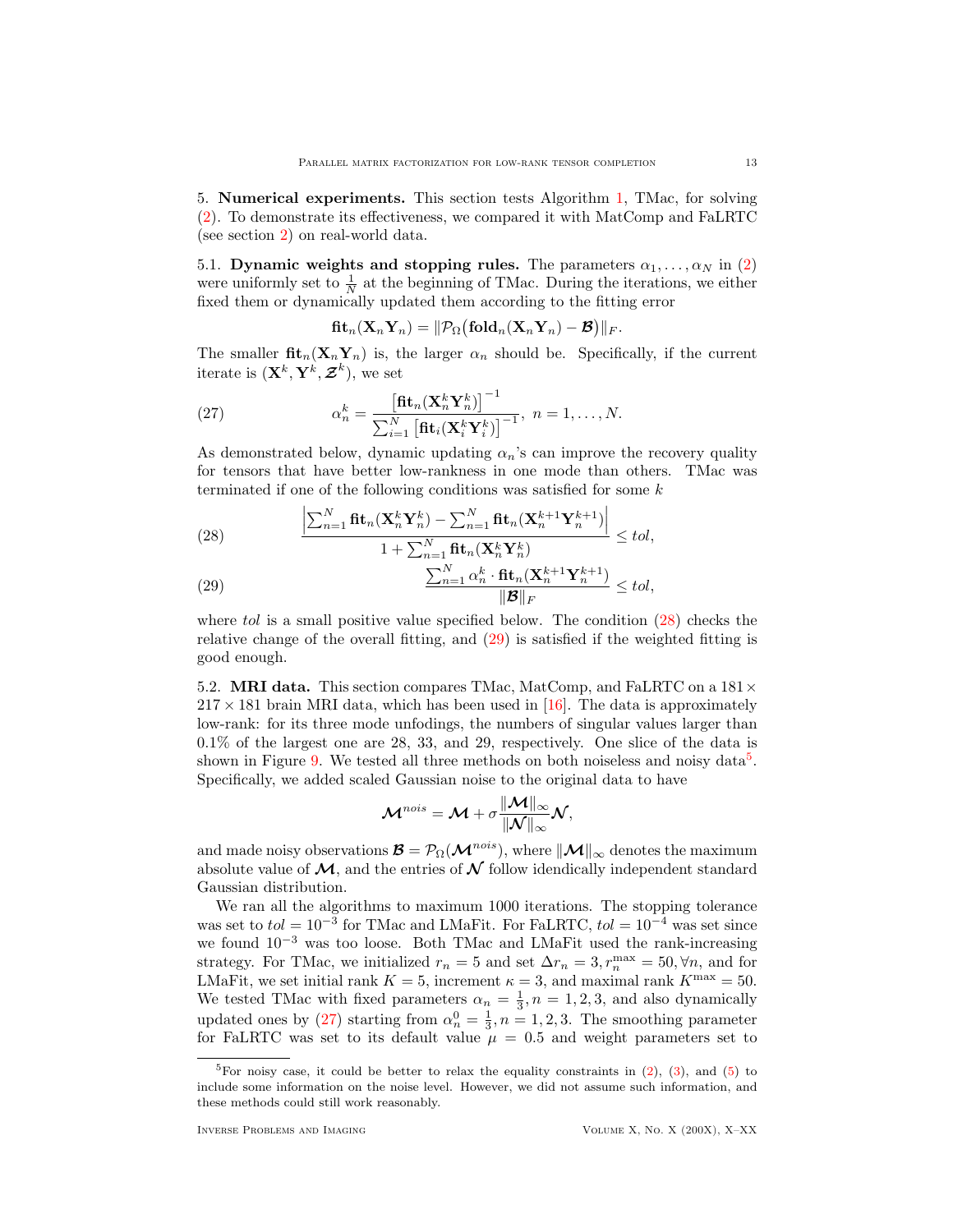$\alpha_n = \frac{1}{3}, n = 1, 2, 3$  $\alpha_n = \frac{1}{3}, n = 1, 2, 3$  $\alpha_n = \frac{1}{3}, n = 1, 2, 3$ . Table 1 shows the average relative errors and running times of five independent trials for each setting of  $\sigma$  and SR. Figure [9](#page-19-0) shows one noisy masked slice and the corresponding recovered slices by different methods with the setting of  $\sigma = 0.05$  and  $SR = 10\%$ . From the results, we see that TMac consistently reached lower relative errors than those by FaLRTC and cost less time. MatComp used the least time and could achieve low relative error as SR is large. However, for low SR's (e.g.,  $SR=10\%$ ), it performed extremely bad, and even we ran it to more iterations, say 5000, it still performed much worse than TMac and FaLRTC. In addition, TMac using fixed  $\alpha_n$ 's worked similarly well as that using dynamically updated ones, which should be because the data has similar low-rankness along each mode.

5.3. Hyperspectral data. This section compares TMac, MatComp, and FaLRTC on a  $205 \times 246 \times 96$  hyperspectral data, one slice of which is shown in Figure [10.](#page-20-0) This data is also approximately low-rank: for its three mode unfoldings, the numbers of singular values larger than 1% of the largest one are 19,19, and 4, respectively. However, its low-rank property is not as good as that of the above MRI data. Its numbers of singular values larger than 0.1% of the largest one are 198, 210, and 18. Hence, its mode-3 unfolding has better low-rankness, and we assigned larger weight to the third mode. For FaLRTC, we set  $\alpha_1 = \alpha_2 = 0.25, \alpha_3 = 0.5$ . For TMac, we tested it with fixed weights  $\alpha_1 = \alpha_2 = 0.25, \alpha_3 = 0.5$  and also with dynamically updated ones by [\(27\)](#page-12-4) starting from  $\alpha_1^0 = \alpha_2^0 = 0.25, \alpha_3^0 = 0.5$ . All other parameters of the three methods were set as the same as those used in the previous test.

For each setting of  $\sigma$  and SR, we made 5 independent runs. Table [2](#page-20-1) reports the average results of each tested method, and Figure [10](#page-20-0) shows one noisy slice with 90% missing values and 5% Gaussian noise, and the corresponding recovered slices by the compared methods. From the results, we see again that TMac outperformed FaLRTC in both solution quality and running time, and MatComp gave the largest relative errors at the cost of least time. In addition, TMac with dynamically updated  $\alpha_n$ 's worked better than that with fixed  $\alpha_n$ 's as SR was relatively large (e.g., SR=30%, 50%), and this should be because the data has much better low-rankness along the third mode than the other two. As SR was low (e.g.,  $SR=10\%$ ), TMac with dynamically updated  $\alpha_n$ 's performed even worse. This could be explained by the case that all slices might have missing values at common locations (i.e., some mode-3 fibers were entirely missing) as SR was low, and in this case, the third mode unfolding had some entire columns missing. In general, it is impossible for any matrix completion solver to recover an entire missing column or row of a matrix, and thus putting more weight on the third mode could worsen the recovery. That also explains why MatComp gave much larger relative errors than those by FaLRTC but the slice recovered by MatComp looks better than that by FaLRTC in Figure [10.](#page-20-0) Note that there are lots of black points on the slice given by MatComp, and these black points correspond to missing columns of the third mode unfolding. Therefore, we do not recommend to dynamically update  $\alpha_n$ 's in TMac when SR is low or some fibers are entirely missing.

5.4. Video inpainting. In this section, we compared TMac, MatComp, and FaL-RTC on both grayscale and color videos. The grayscale video $<sup>6</sup>$  $<sup>6</sup>$  $<sup>6</sup>$  has 200 frames with</sup>

<span id="page-13-0"></span><sup>6</sup>http://www.ugcs.caltech.edu/∼srbecker/escalator data.mat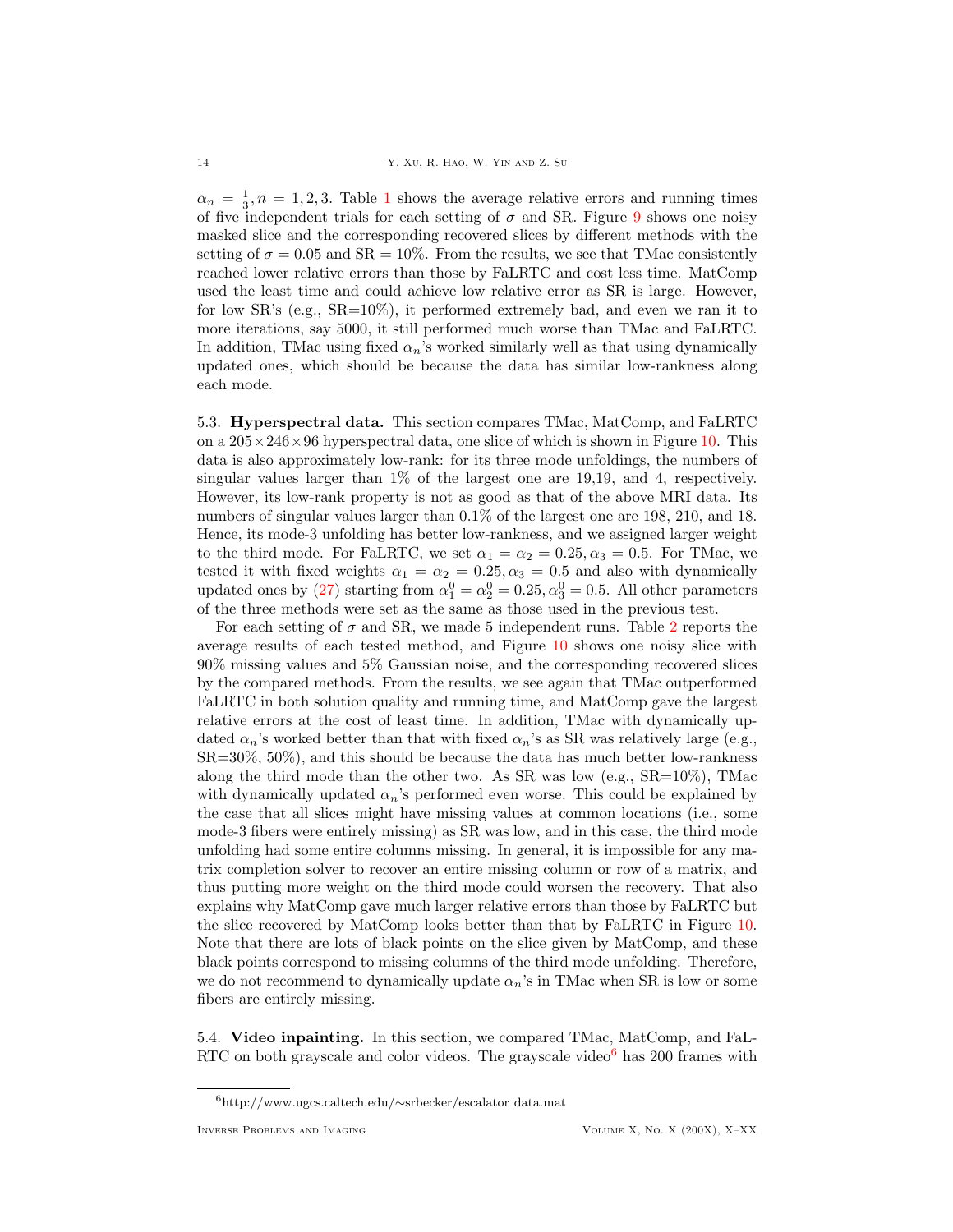each one of size  $130 \times 160$ , and the color video<sup>[7](#page-14-2)</sup> has 150 frames with each one of size  $144 \times 176$ . We treated the graviscale video as a  $130 \times 160 \times 200$  tensor and the color video as three  $144 \times 176 \times 150$  tensors<sup>[8](#page-14-3)</sup>, one for each channel. For the grayscale video, the numbers of singular values larger than 1% of the largest one for each mode unfolding are 79, 84, and 35. Hence, its rank is not low, and it is relatively difficult to recover this video. The color video has lower rank. For each of its three channel tensors, the numbers of singular values larger than 1% of the largest one are about  $950$  $950$ , 50, and 24. During each run, the three channel tensors had the same index set of observed entries, which is the case in practice, and we recovered each channel independently. We set  $\alpha_n = \frac{1}{3}, n = 1, 2, 3$  for FaLRTC and TMac, while the latter was tested with both fixed  $\alpha_n$ 's and dynamically updated one by [\(27\)](#page-12-4). All the other parameters of the test methods were set as the same as those in the previous test. The average results of 5 independent runs were reported in Table [3](#page-21-0) for the grayscale video and Table [4](#page-22-2) for the color video. Figure [11](#page-21-1) shows one frame of recovered grayscale video by each method and Figure [12](#page-22-3) one frame of recovered color video. From the tables, we see that the comparisons are similar to those for the previous hyperspectral data recovery.

<span id="page-14-0"></span>6. Discussions. We have proposed a new method for low-rank tensor completion. Our model utilizes low-rank matrix factorizations to all-mode unfoldings of the tensor. Synthetic data tests demonstrate that our model can recover significantly more low-rank tensors than two nuclear norm based models and one model that performs low-rank matrix factorization to only one mode unfolding. In addition, numerical results on 3D images and videos show that our method consistently produces the best solutions among all compared methods and outperforms the nuclear norm minimization method in both solution quality and running time.

Numerically, we have observed that our algorithm converges fast (e.g., linear convergence in Figure [8\)](#page-18-1). Papers [\[15,](#page-23-24) [27\]](#page-23-8) demonstrate that the SOR technique can significantly accelerate the progress of alternating least squares. However, we did not observe any acceleration applying the same technique to our algorithm. In the future, we will explore the reason and try to develop other techniques to accelerate our algorithm. We also plan to incorporate the objective term in  $(7)$  to enrich  $(2)$ , if the underlying low-rank tensor has more than three orders.

<span id="page-14-1"></span>7. Figures and tables. We give all figures and tables of our numerical results in this section.

<span id="page-14-2"></span> $7$ http://media.xiph.org/video/derf/ The original video has 500 frames, and we used its first 150 frames in our test.

<span id="page-14-3"></span><sup>8</sup>One can also treat the color video as a 4th-order tensor. However, we found that recovering a 4th-order tensor cost much more time than recovering three 3rd-order tensors and made no quality improvement.

<span id="page-14-4"></span><sup>&</sup>lt;sup>9</sup>More precisely, the numbers are  $(51, 53, 24)$ ,  $(48, 51, 24)$ , and  $(49, 52, 24)$  respectively for three channel tensors.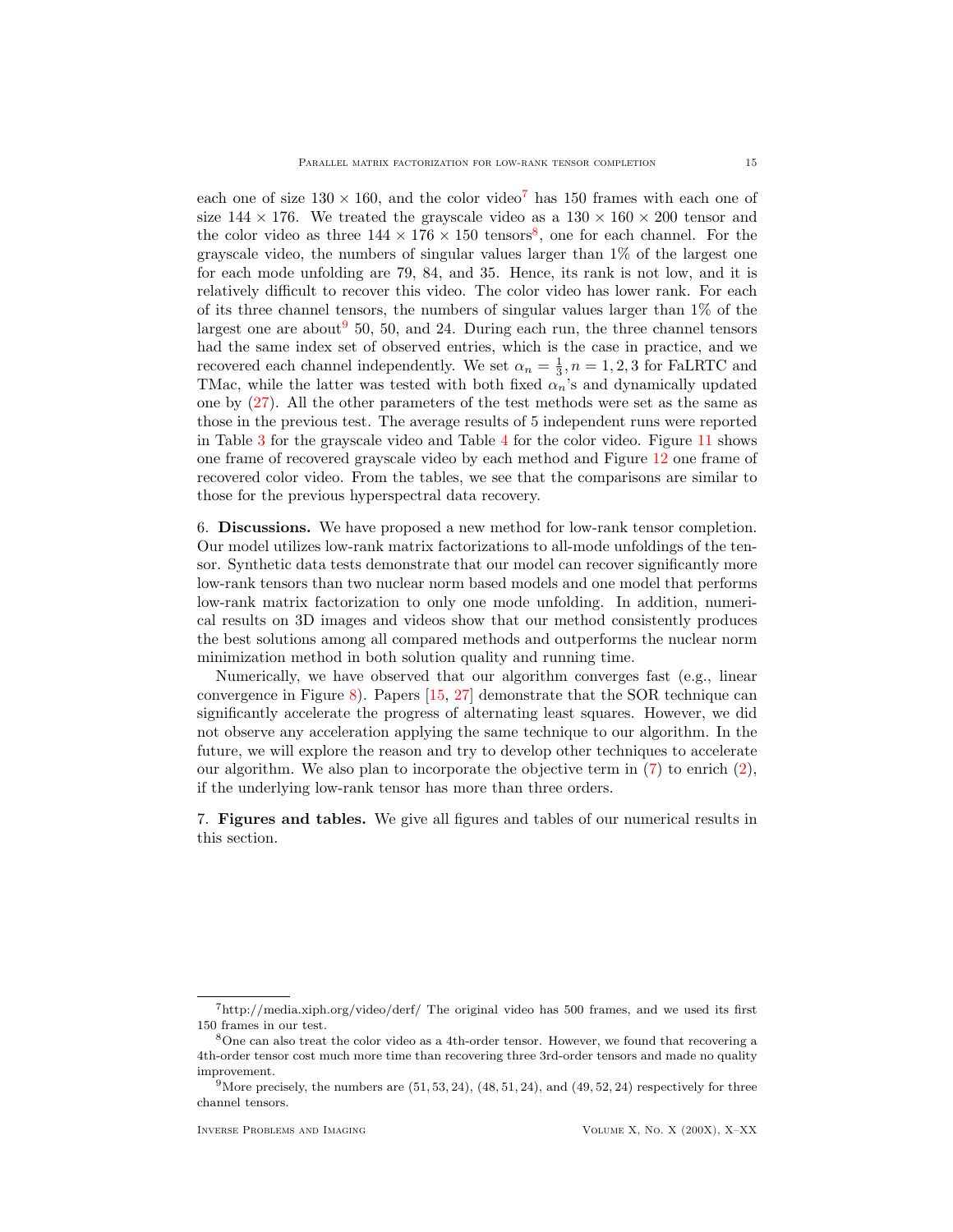<span id="page-15-0"></span>FIGURE 1. Phase transition plots for different methods on 3-way low-rank tensors whose factors have Gaussian random entries. (a) FaLRTC: the tensor completion method in  $[16]$ that solves [\(5\)](#page-3-2). (b) MatComp: the matrix completion solver LMaFit in [\[27\]](#page-23-8) that solves [\(3\)](#page-2-2) with **Z** corresponding to  $\mathbf{M}_{(N)}$ . (c) TMac-fix: Algorithm [1](#page-9-0) solves [\(2\)](#page-2-1) with  $\alpha_n = \frac{1}{3}$  and  $r_n$  fixed to r,  $\forall n$ . (d) TMac-inc: Algorithm [1](#page-9-0) solves [\(2\)](#page-2-1) with  $\alpha_n = \frac{1}{3}$ ,  $\forall n$  and using rank-increasing strategy starting from  $r_n = \text{round}(0.75r)$ ,  $\forall n$ . (e) TMac-dec: Algorithm [1](#page-9-0) solves [\(2\)](#page-2-1) with  $\alpha_n = \frac{1}{3}$ ,  $\forall n$  and using rank-decreasing strategy starting from  $r_n = \text{round}(1.25r)$ ,  $\forall n$ .



<span id="page-15-1"></span>FIGURE 2. Phase transition plots for different methods on 4-way low-rank tensors whose factors have Gaussian random entries. (a) SquareDeal: the matrix completion solver FPCA [\[17\]](#page-23-6) solves the model [\(6\)](#page-3-3) proposed in [\[18\]](#page-23-15). (b) the matrix completion solver LMaFit [\[27\]](#page-23-8) solves [\(7\)](#page-5-0), which is a non-convex variant of [\(6\)](#page-3-3). (c) TMac-fix: Algorithm [1](#page-9-0) solves [\(2\)](#page-2-1) with  $\alpha_n = \frac{1}{4}$ and  $r_n$  fixed to r,  $\forall n$ . (d) TMac-inc: Algorithm [1](#page-9-0) solves [\(2\)](#page-2-1) with  $\alpha_n = \frac{1}{4}$ ,  $\forall n$  and using rankincreasing strategy starting from  $r_n = \text{round}(0.75r)$ ,  $\forall n$ . (e) TMac-dec: Algorithm [1](#page-9-0) solves [\(2\)](#page-2-1) with  $\alpha_n = \frac{1}{4}$ ,  $\forall n$  and using rank-decreasing strategy starting from  $r_n = \text{round}(1.25r)$ ,  $\forall n$ .



Inverse Problems and Imaging Volume X, No. X (200X), X–XX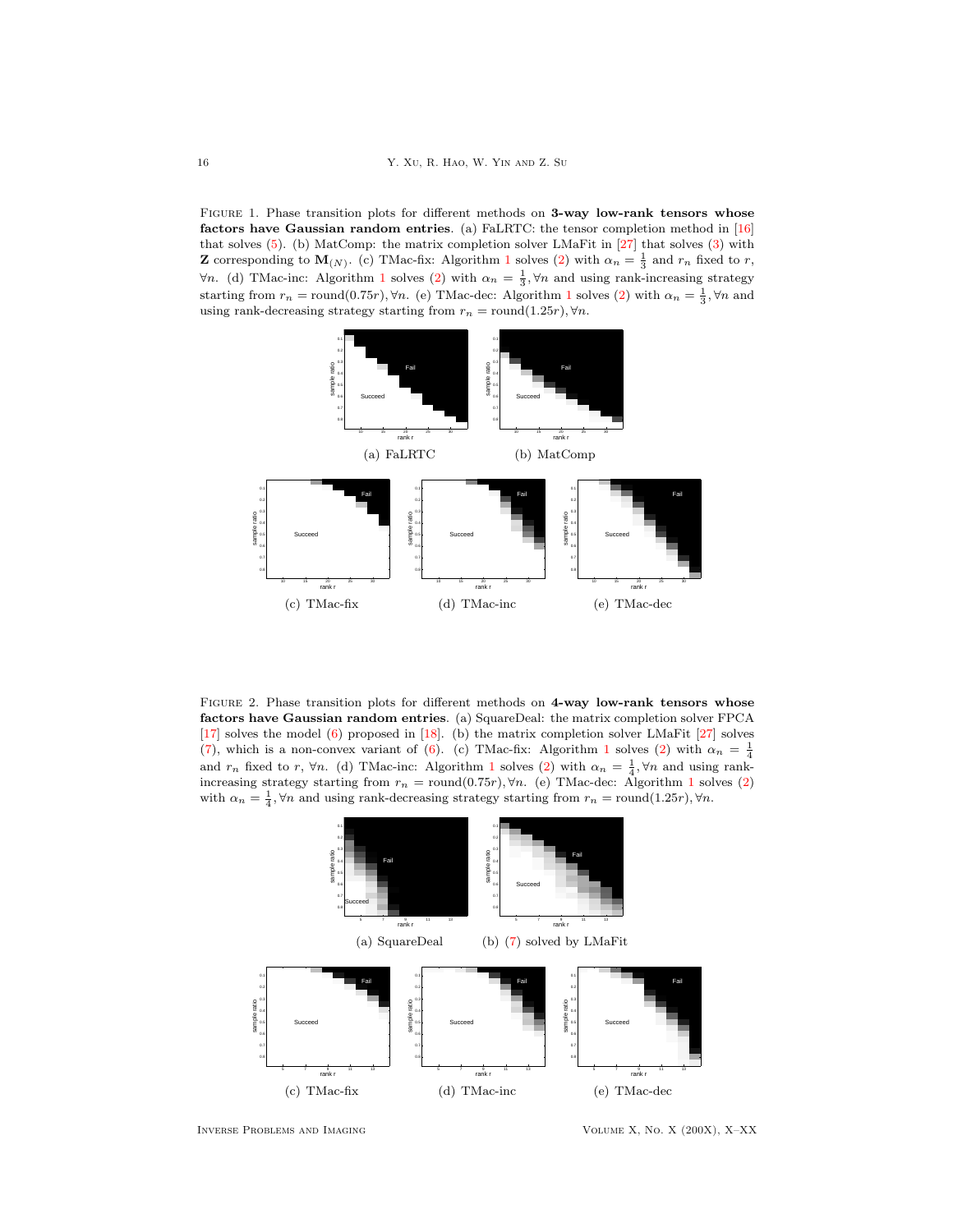<span id="page-16-0"></span>Figure 3. Phase transition plots for model [\(2\)](#page-2-1) utilizing different numbers of mode matricization on 4-way low-rank tensors whose factors have Gaussian random entries. (a) 1 mode: Algorithm [1](#page-9-0) solves [\(2\)](#page-2-1) with  $\alpha_1 = 1, \alpha_n = 0, n \geq 2$  and each  $r_n$  fixed to r; (b) 2 modes: Algorithm [1](#page-9-0) solves [\(2\)](#page-2-1) with  $\alpha_1 = \alpha_2 = 0.5, \alpha_3 = \alpha_4 = 0$ , and each  $r_n$  fixed to r; (c) 3 modes: Algorithm 1 solves [\(2\)](#page-2-1) with  $\alpha_n = \frac{1}{3}, n \leq 3, \alpha_4 = 0$  $\alpha_n = \frac{1}{3}, n \leq 3, \alpha_4 = 0$  $\alpha_n = \frac{1}{3}, n \leq 3, \alpha_4 = 0$ , and each  $r_n$  fixed to r; (d) 4 modes: Algorithm 1 solves [\(2\)](#page-2-1) with  $\alpha_n = 0.25, \forall n$  and each  $r_n$  fixed to r.



<span id="page-16-1"></span>FIGURE 4. Phase transition plots for different methods on 3-way low-rank tensors whose factors have uniformly random entries. (a) FaLRTC: the tensor completion method in [\[16\]](#page-23-10) that solves [\(5\)](#page-3-2). (b) MatComp: the matrix completion solver LMaFit in [\[27\]](#page-23-8) that solves [\(3\)](#page-2-2) with **Z** corresponding to  $\mathbf{M}_{(N)}$ . (c) TMac-fix: Algorithm [1](#page-9-0) solves [\(2\)](#page-2-1) with  $\alpha_n = \frac{1}{3}$  and  $r_n$  fixed to r,  $\forall n$ . (d) TMac-inc: Algorithm [1](#page-9-0) solves [\(2\)](#page-2-1) with  $\alpha_n = \frac{1}{3}$ ,  $\forall n$  and using rank-increasing strategy starting from  $r_n = \text{round}(0.75r)$ ,  $\forall n$ . (e) TMac-dec: Algorithm [1](#page-9-0) solves [\(2\)](#page-2-1) with  $\alpha_n = \frac{1}{3}$ ,  $\forall n$  and using rank-decreasing strategy starting from  $r_n = \text{round}(1.25r)$ ,  $\forall n$ .



Inverse Problems and Imaging Volume X, No. X (200X), X–XX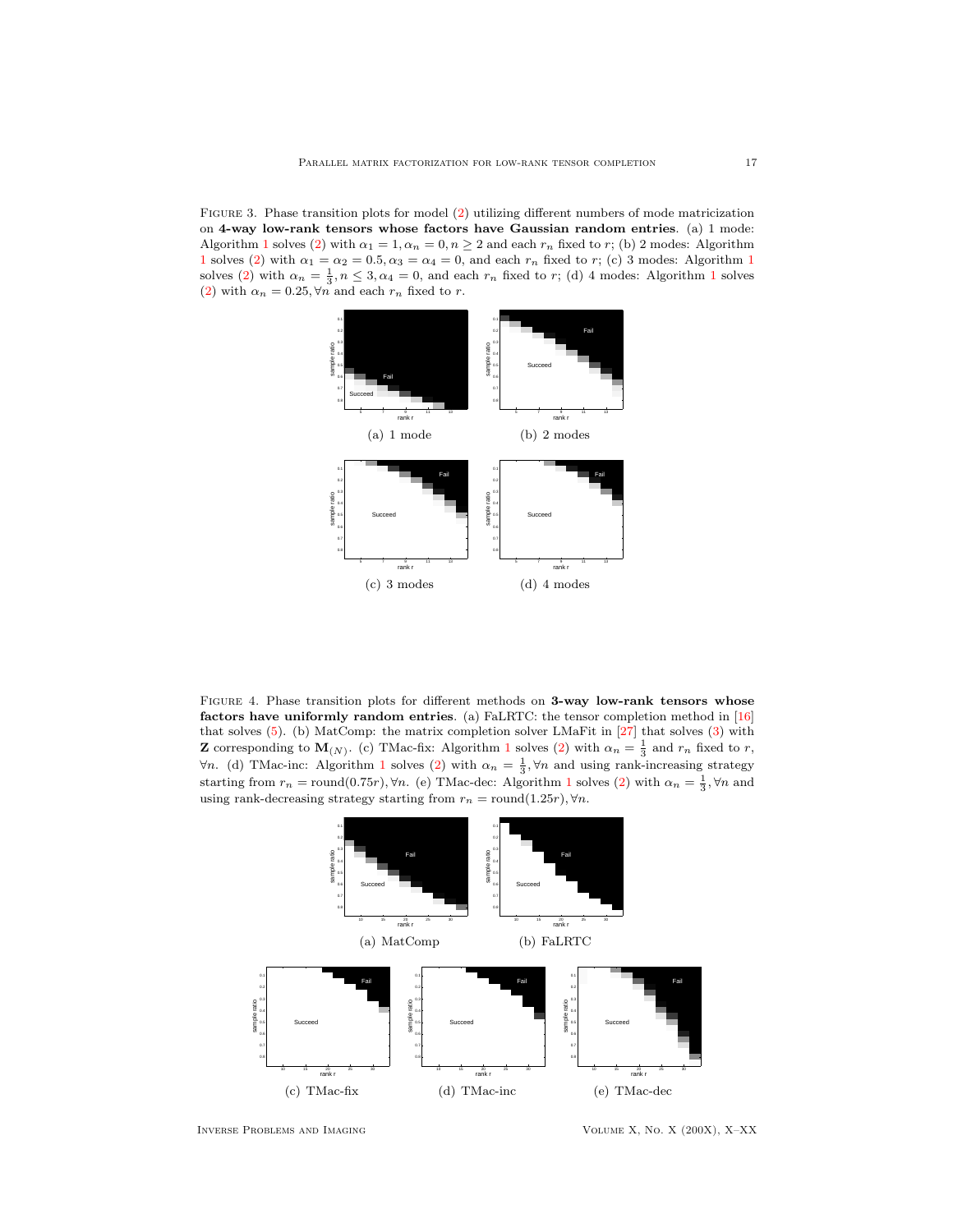<span id="page-17-0"></span>FIGURE 5. Phase transition plots for different methods on 4-way low-rank tensors whose factors have uniformly random entries. (a) SquareDeal: the matrix completion solver FPCA [\[17\]](#page-23-6) solves the model [\(6\)](#page-3-3) proposed in [\[18\]](#page-23-15). (b) the matrix completion solver LMaFit [\[27\]](#page-23-8) solves [\(7\)](#page-5-0), which is a non-convex variant of [\(6\)](#page-3-3). (c) TMac-fix: Algorithm [1](#page-9-0) solves [\(2\)](#page-2-1) with  $\alpha_n = \frac{1}{4}$ and  $r_n$  fixed to r,  $\forall n$ . (d) TMac-inc: Algorithm [1](#page-9-0) solves [\(2\)](#page-2-1) with  $\alpha_n = \frac{1}{4}$ ,  $\forall n$  and using rankincreasing strategy starting from  $r_n = \text{round}(0.75r), \forall n$ . (e) TMac-dec: Algorithm [1](#page-9-0) solves [\(2\)](#page-2-1) with  $\alpha_n = \frac{1}{4}$ ,  $\forall n$  and using rank-decreasing strategy starting from  $r_n = \text{round}(1.25r)$ ,  $\forall n$ .



<span id="page-17-1"></span>FIGURE 6. Phase transition plots for different methods on 3-way random low-rank tensors whose factors have power-law decaying singular values. (a) FaLRTC: the tensor completion method in [\[16\]](#page-23-10) that solves [\(5\)](#page-3-2). (b) MatComp: the matrix completion solver LMaFit in [\[27\]](#page-23-8) that solves [\(3\)](#page-2-2) with **Z** corresponding to  $M_{(N)}$ . (c) TMac-fix: Algorithm [1](#page-9-0) solves [\(2\)](#page-2-1) with  $\alpha_n = \frac{1}{3}$  $\alpha_n = \frac{1}{3}$  $\alpha_n = \frac{1}{3}$  and  $r_n$  fixed to r,  $\forall n$ . (d) TMac-inc: Algorithm 1 solves [\(2\)](#page-2-1) with  $\alpha_n = \frac{1}{3}$ ,  $\forall n$  and using rank-increasing strategy starting from  $r_n = \text{round}(0.75r), \forall n$ .



Inverse Problems and Imaging Volume X, No. X (200X), X–XX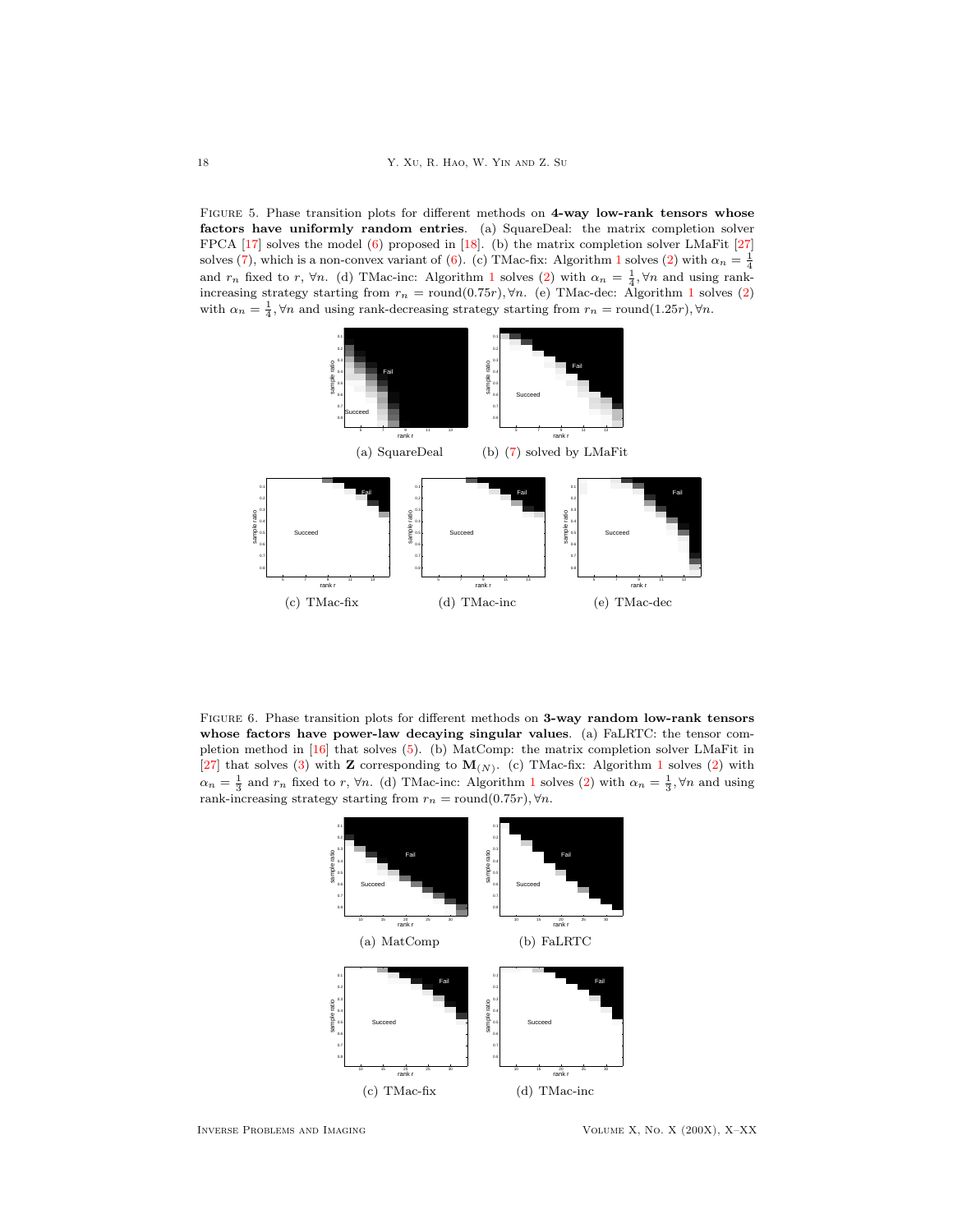<span id="page-18-0"></span>Figure 7. Phase transition plots for different methods on 4-way random low-rank tensors whose factors have power-law decaying singular values. (a) SquareDeal: the matrix completion solver FPCA [\[17\]](#page-23-6) solves the model [\(6\)](#page-3-3) proposed in [\[18\]](#page-23-15). (b) the matrix completion solver LMaFit [\[27\]](#page-23-8) solves [\(7\)](#page-5-0), which is a non-convex variant of [\(6\)](#page-3-3). (c) TMac-fix: Algorithm [1](#page-9-0) solves [\(2\)](#page-2-1) with  $\alpha_n = \frac{1}{4}$  and  $r_n$  fixed to r,  $\forall n$ . (d) TMac-inc: Algorithm 1 solves (2) with  $\alpha_n = \frac{1}{4}$ ,  $\forall n$  and using rank-increasing strategy starting from  $r_n = \text{round}(0.75r)$ ,  $\forall n$ .



<span id="page-18-1"></span>Figure 8. Convergence behavior of Algorithm [1](#page-9-0) with two rank-adjusting strategies on Gaussian randomly generated  $50 \times 50 \times 50$  tensors that have each mode rank to be  $r.$ 



Inverse Problems and Imaging Volume X, No. X (200X), X–XX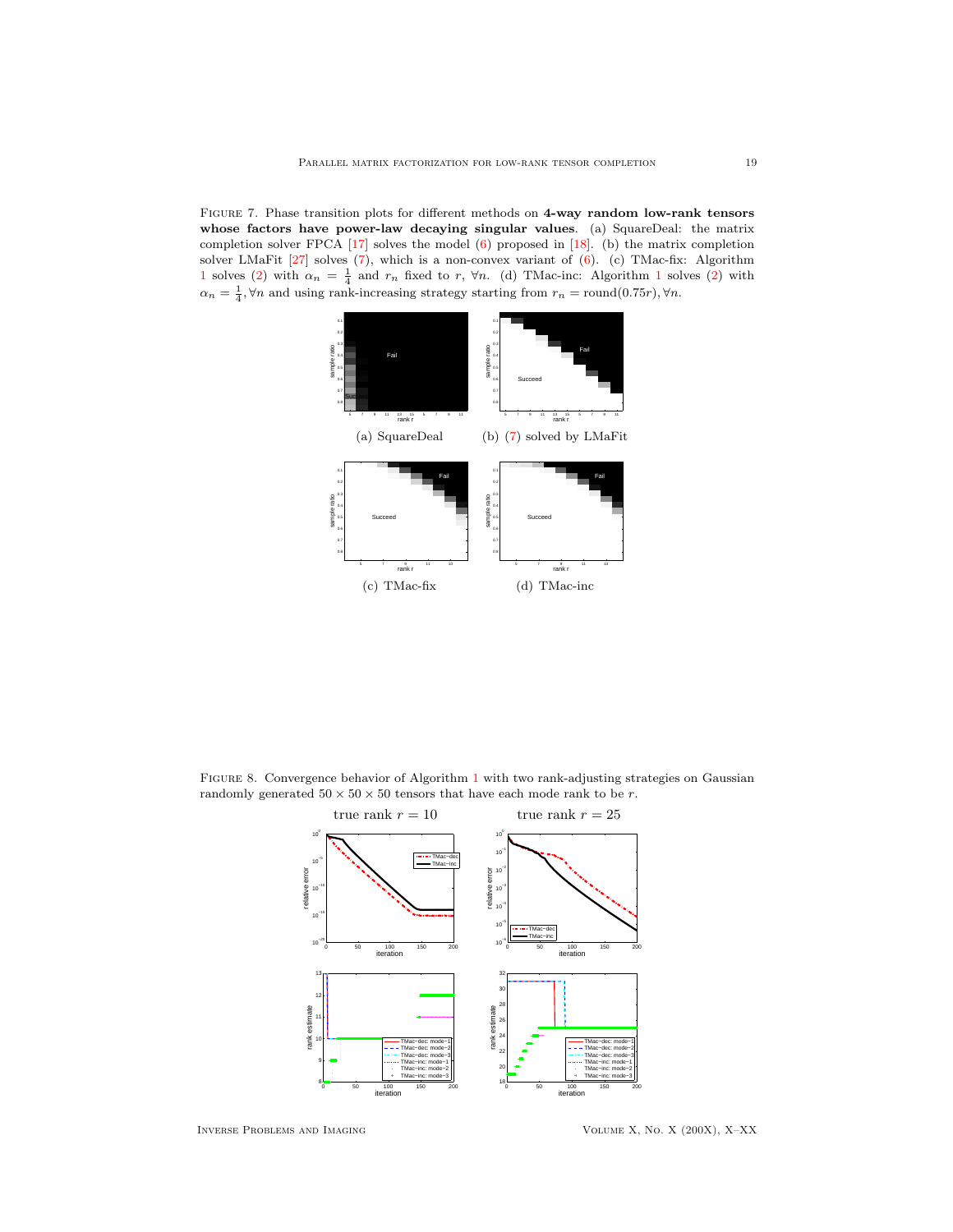

<span id="page-19-0"></span>Figure 9. Brain MRI images: one original slice, the corresponding slice with 90% pixels missing and 5% Gaussian noise, and the recovered slices by different tensor completion methods.

<span id="page-19-1"></span>Table 1. Brain MRI images: average results of 5 independent runs by different tensor completion methods for different settings of noise level  $\sigma$ 's and sample ratio SR's.

|                             | TMac with             |              | TMac with           |               | MatComp    |              | FaLRTC     |               |  |
|-----------------------------|-----------------------|--------------|---------------------|---------------|------------|--------------|------------|---------------|--|
|                             | dynamic $\alpha_n$ 's |              | fixed $\alpha_n$ 's |               |            |              |            |               |  |
| <b>SR</b>                   | relerr                | time         | relerr              | time          | relerr     | time         | relerr     | time          |  |
| noise level $\sigma = 0$    |                       |              |                     |               |            |              |            |               |  |
| 10%                         | 1.54e-03              | $1.79e + 02$ | $1.56e-03$          | $1.82e+0.2$   | $2.39e-01$ | $2.40e + 01$ | 8.67e-02   | $2.65e+02$    |  |
| 30%                         | $1.14e-03$            | $9.89e + 01$ | $1.15e-03$          | $9.28e + 01$  | $2.13e-02$ | $1.98e + 01$ | $9.59e-03$ | $2.47e+02$    |  |
| $50\%$                      | 8.55e-04              | $8.11e + 01$ | $1.00e-03$          | $7.63e + 01$  | $3.19e-03$ | $1.84e + 01$ | 7.34e-03   | $2.01e + 0.2$ |  |
| noise level $\sigma = 0.05$ |                       |              |                     |               |            |              |            |               |  |
| 10%                         | $2.15e-02$            | $1.39e+0.2$  | $2.15e-02$          | $1.43e+02$    | $2.55e-01$ | $3.00e + 01$ | $1.15e-01$ | $2.96e+0.2$   |  |
| 30%                         | $1.67e-02$            | $9.04e + 01$ | $1.66e-02$          | $8.71e + 01$  | 8.10e-02   | $3.12e + 01$ | 3.86e-02   | $1.43e+02$    |  |
| 50%                         | $1.62e-02$            | $8.11e + 01$ | $1.61e-02$          | $7.84e + 01$  | $4.35e-02$ | $2.26e + 01$ | 3.66e-02   | $1.36e + 02$  |  |
| noise level $\sigma = 0.10$ |                       |              |                     |               |            |              |            |               |  |
| 10%                         | $4.34e-02$            | $1.26e + 02$ | $4.34e-02$          | $1.30e + 0.2$ | $3.00e-01$ | $3.33e + 01$ | 1.48e-01   | $2.46e+02$    |  |
| 30%                         | 3.37e-02              | $7.69e + 01$ | $3.33e-02$          | $7.81e + 01$  | $1.66e-01$ | $3.16e + 01$ | 7.19e-02   | $1.05e + 02$  |  |
| $50\%$                      | $3.25e-02$            | $7.22e + 01$ | 3.33e-02            | $7.81e+01$    | 8.61e-02   | $2.12e + 01$ | 7.17e-02   | $1.01e + 02$  |  |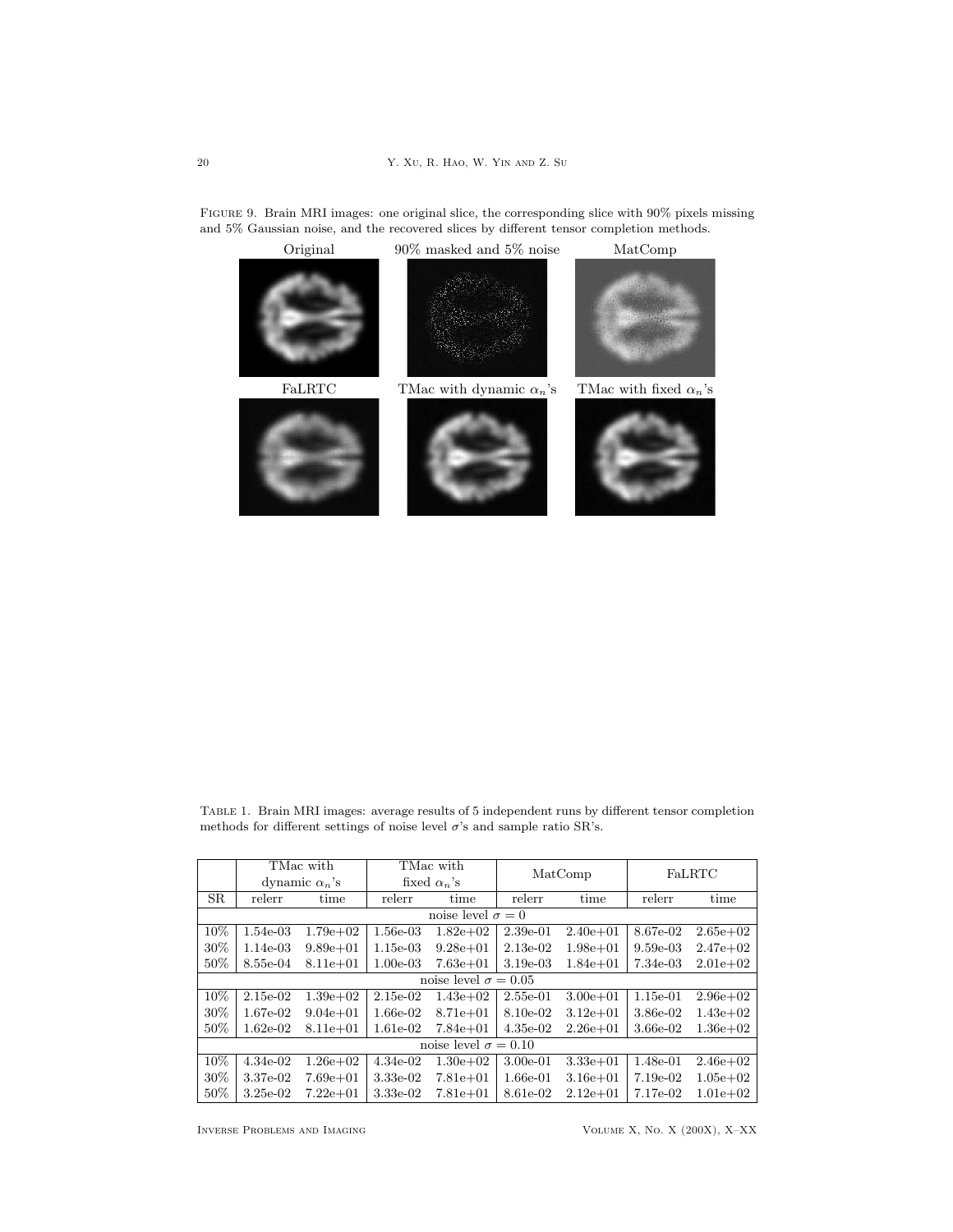

<span id="page-20-0"></span>Figure 10. Hyperspectral images: one original slice, the corresponding slice with 90% pixels missing and  $5\%$  Gaussian noise, and the recovered slices by different tensor completion methods.

<span id="page-20-1"></span>Table 2. Hyperspectral images: average results of 5 independent runs by different tensor completion methods for different settings of noise level  $\sigma$ 's and sample ratio SR's.

|                             | TMac with             |              | TMac with           |              | MatComp    |              | FaLRTC      |              |  |
|-----------------------------|-----------------------|--------------|---------------------|--------------|------------|--------------|-------------|--------------|--|
|                             | dynamic $\alpha_n$ 's |              | fixed $\alpha_n$ 's |              |            |              |             |              |  |
| <b>SR</b>                   | relerr                | time         | relerr              | time         | relerr     | time         | relerr      | time         |  |
| noise level $\sigma = 0$    |                       |              |                     |              |            |              |             |              |  |
| 10%                         | $4.00e-02$            | $8.88e + 01$ | 3.91e-02            | $8.28e + 01$ | $3.15e-01$ | $1.22e + 01$ | $6.48e-02$  | $1.70e + 02$ |  |
| 30%                         | $2.40e-02$            | $5.16e + 01$ | 3.08e-02            | $5.55e + 01$ | $6.25e-02$ | $1.86e + 01$ | $3.10e-0.2$ | $1.56e + 02$ |  |
| 50%                         | $6.35e-03$            | $4.54e + 01$ | 2.73e-02            | $5.71e + 01$ | 1.71e-02   | $2.68e + 01$ | 1.68e-02    | $1.64e + 02$ |  |
| noise level $\sigma = 0.05$ |                       |              |                     |              |            |              |             |              |  |
| $10\%$                      | $4.14e-02$            | $9.40e + 01$ | $4.12e-02$          | $8.91e+01$   | $3.16e-01$ | $1.34e + 01$ | $6.65e-02$  | $1.61e + 02$ |  |
| 30%                         | $2.98e-02$            | $5.76e + 01$ | 3.43e-02            | $6.08e + 01$ | 7.65e-02   | $2.71e + 01$ | $3.52e-02$  | $1.53e+02$   |  |
| 50%                         | $2.25e-02$            | $5.50e + 01$ | $3.01e-0.2$         | $5.93e + 01$ | $4.14e-02$ | $3.87e + 01$ | $2.45e-02$  | $1.38e + 02$ |  |
| noise level $\sigma = 0.10$ |                       |              |                     |              |            |              |             |              |  |
| $10\%$                      | $4.52e-02$            | $9.18e + 01$ | $4.53e-02$          | $9.04e + 01$ | $3.25e-01$ | $1.47e + 01$ | $6.99e-02$  | $1.60e + 02$ |  |
| 30%                         | $3.53e-02$            | $5.63e + 01$ | 3.77e-02            | $6.31e + 01$ | $1.00e-01$ | $4.07e + 01$ | $4.35e-02$  | $1.35e+0.2$  |  |
| 50%                         | $3.23e-02$            | $5.49e + 01$ | 3.41e-02            | $5.10e + 01$ | 8.03e-02   | $4.08e + 01$ | $3.62e-02$  | $1.23e+0.2$  |  |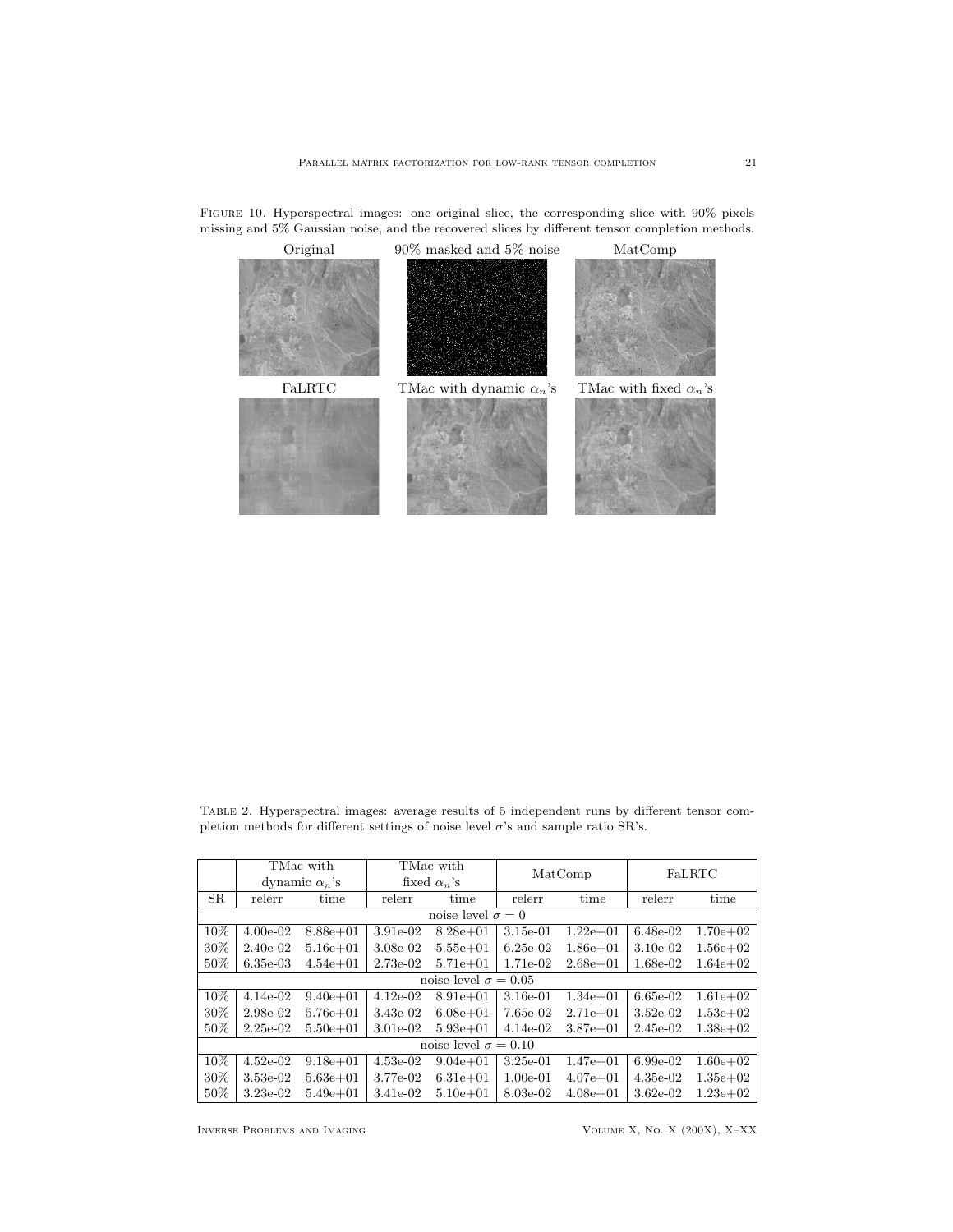<span id="page-21-1"></span>Figure 11. Grayscale video: one original frame, the corresponding frame with 70% pixels missing and 5% Gaussian noise, and the recovered frames by different tensor completion methods.



<span id="page-21-0"></span>Table 3. Grayscale video: average results of 5 independent runs by different tensor completion methods for different settings of noise level  $\sigma$ 's and sample ratio SR's.

|                             | TMac with             |              | TMac with           |              | MatComp    |              | FaLRTC     |              |  |
|-----------------------------|-----------------------|--------------|---------------------|--------------|------------|--------------|------------|--------------|--|
|                             | dynamic $\alpha_n$ 's |              | fixed $\alpha_n$ 's |              |            |              |            |              |  |
| <b>SR</b>                   | relerr                | time         | relerr              | time         | relerr     | time         | relerr     | time         |  |
| noise level $\sigma = 0$    |                       |              |                     |              |            |              |            |              |  |
| 10%                         | $1.45e-01$            | $9.23e + 01$ | 1.41e-01            | $9.77e + 01$ | $2.51e-01$ | $1.88e + 01$ | $2.35e-01$ | $1.22e+0.2$  |  |
| 30%                         | $9.85e-02$            | $5.37e + 01$ | $1.01e-01$          | $5.77e + 01$ | 1.41e-01   | $2.24e + 01$ | $1.28e-01$ | $6.55e+01$   |  |
| 50%                         | 7.78e-02              | $4.75e+01$   | 8.51e-02            | $5.27e + 01$ | 8.86e-02   | $1.80e + 01$ | 8.07e-02   | $7.38e + 01$ |  |
| noise level $\sigma = 0.05$ |                       |              |                     |              |            |              |            |              |  |
| 10%                         | $1.45e-01$            | $9.79e + 01$ | 1.41e-01            | $9.49e + 01$ | 2.47e-01   | $2.13e + 01$ | $2.36e-01$ | $1.36e+0.2$  |  |
| 30%                         | $9.89e-02$            | $5.62e + 01$ | $1.01e-01$          | $5.59e + 01$ | $1.40e-01$ | $1.99e + 01$ | $1.29e-01$ | $6.95e+01$   |  |
| 50%                         | 7.80e-02              | $5.03e + 01$ | 8.54e-02            | $5.45e + 01$ | 8.90e-02   | $1.66e + 01$ | 8.27e-02   | $7.35e + 01$ |  |
| noise level $\sigma = 0.10$ |                       |              |                     |              |            |              |            |              |  |
| 10%                         | $1.46e-01$            | $9.68e + 01$ | $1.43e-01$          | $5.45e + 01$ | 2.47e-01   | $1.93e + 01$ | $2.38e-01$ | $1.42e+02$   |  |
| 30%                         | $1.00e-01$            | $5.72e + 01$ | $1.02e-01$          | $5.64e + 01$ | $1.57e-01$ | $2.24e + 01$ | $1.32e-01$ | $6.83e+01$   |  |
| 50%                         | 8.00e-02              | $5.29e + 01$ | 8.64e-02            | $5.02e + 01$ | $9.12e-02$ | $1.81e + 01$ | 8.81e-02   | $6.79e + 01$ |  |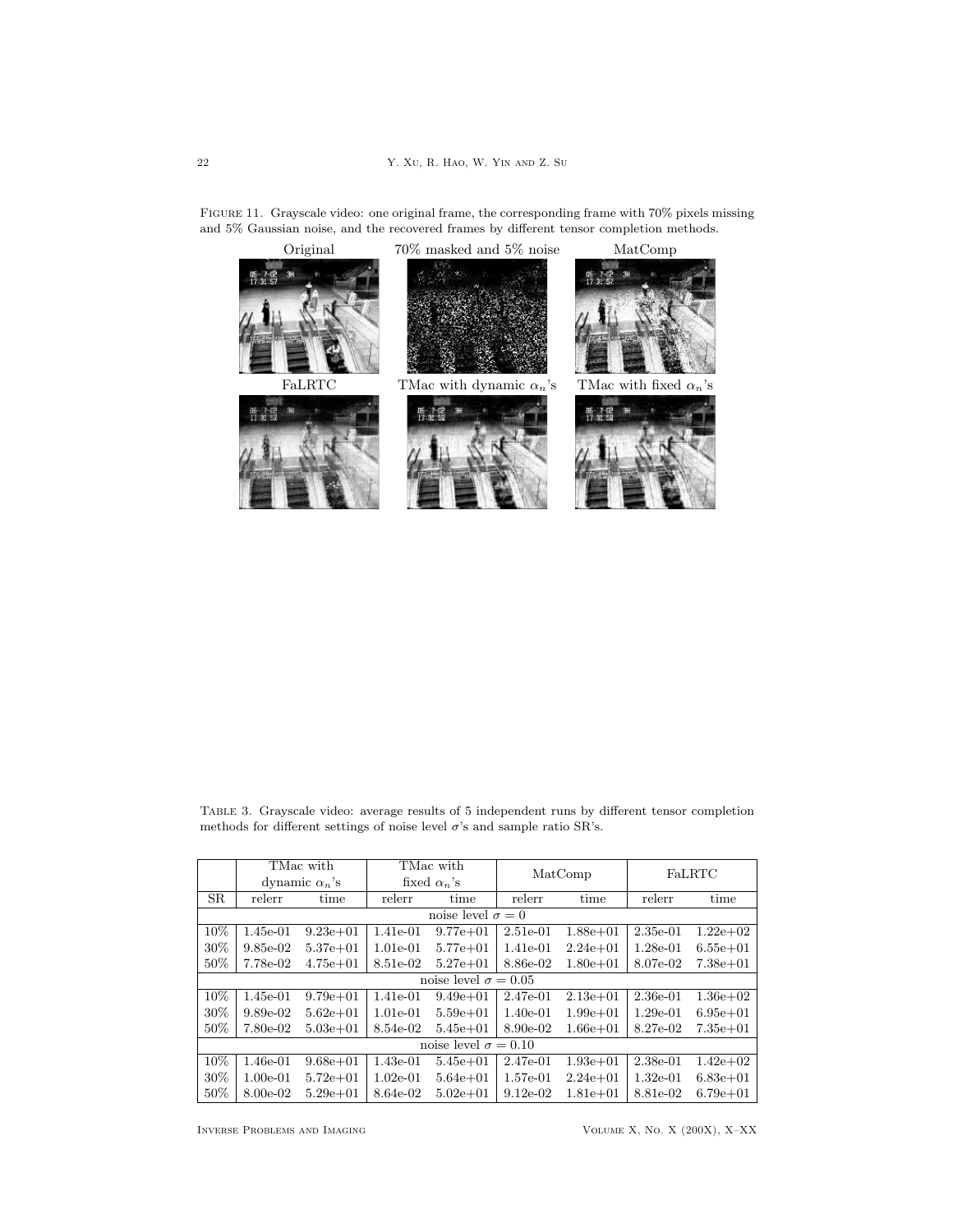<span id="page-22-3"></span>



<span id="page-22-2"></span>Table 4. Color video: average results of 5 independent runs by different tensor completion methods for different settings of noise level  $\sigma$ 's and sample ratio SR's.

|                             | TMac with             |              | TMac with           |              | MatComp    |              | FaLRTC      |               |  |
|-----------------------------|-----------------------|--------------|---------------------|--------------|------------|--------------|-------------|---------------|--|
|                             | dynamic $\alpha_n$ 's |              | fixed $\alpha_n$ 's |              |            |              |             |               |  |
| SR.                         | relerr                | time         | relerr              | time         | relerr     | time         | relerr      | time          |  |
| noise level $\sigma = 0$    |                       |              |                     |              |            |              |             |               |  |
| 10%                         | 8.27e-02              | $2.64e + 02$ | 8.17e-02            | $2.65e+02$   | $2.42e-01$ | $4.78e + 01$ | $1.82e-01$  | $3.19e+0.2$   |  |
| 30%                         | 5.75e-02              | $1.57e+02$   | 5.81e-02            | $1.56e + 02$ | $1.04e-01$ | $1.09e + 02$ | 8.40e-02    | $2.70e + 0.2$ |  |
| 50%                         | 4.47e-02              | $1.46e + 02$ | $4.85e-02$          | $1.52e+02$   | 5.63e-02   | $5.41e + 01$ | $5.02e-02$  | $2.68e + 02$  |  |
| noise level $\sigma = 0.05$ |                       |              |                     |              |            |              |             |               |  |
| 10%                         | 8.38e-02              | $2.73e+02$   | $8.22e-02$          | $2.52e+02$   | $2.43e-01$ | $4.92e+01$   | $1.83e-01$  | $3.14e + 02$  |  |
| 30%                         | 5.76e-02              | $1.52e+02$   | 5.86e-02            | $1.58e + 02$ | $1.12e-01$ | $8.68e + 01$ | 8.65e-02    | $2.39e+0.2$   |  |
| 50%                         | $4.56e-02$            | $1.39e+0.2$  | $4.90e-02$          | $1.50e + 02$ | $6.00e-02$ | $5.14e + 01$ | 5.38e-02    | $2.29e+0.2$   |  |
| noise level $\sigma = 0.10$ |                       |              |                     |              |            |              |             |               |  |
| 10%                         | 8.75e-02              | $2.46e+02$   | 8.70e-02            | $2.43e+0.2$  | $2.50e-01$ | $4.77e + 01$ | 1.86e-01    | $2.89e+0.2$   |  |
| 30%                         | 5.94e-02              | $1.52e+02$   | $6.06e-02$          | $1.49e + 02$ | $1.38e-01$ | $8.44e + 01$ | $9.27e-0.2$ | $2.01e+0.2$   |  |
| 50%                         | 4.77e-02              | $1.40e + 02$ | 5.07e-02            | $1.47e + 02$ | $7.13e-02$ | $4.92e+01$   | $6.23e-02$  | $2.01e+0.2$   |  |

Acknowledgements. The authors thank two anonymous referees and the associate editor for their very valuable comments. Y. Xu is supported by NSF grant ECCS-1028790. R. Hao and Z. Su are supported by NSFC grants 61173103 and U0935004. R. Hao's visit to UCLA is supported by China Scholarship Council. W. Yin is partially supported by NSF grants DMS-0748839 and DMS-1317602, and ARO/ARL MURI grant FA9550-10-1-0567.

### **REFERENCES**

- <span id="page-22-0"></span>[1] E. CANDÈS AND B. RECHT, Exact matrix completion via convex optimization, Foundations of Computational mathematics, 9 (2009), pp. 717–772.
- <span id="page-22-1"></span>[2] C. Chen, B. He, and X. Yuan, Matrix completion via an alternating direction method, IMA Journal of Numerical Analysis, 32 (2012), pp. 227–245.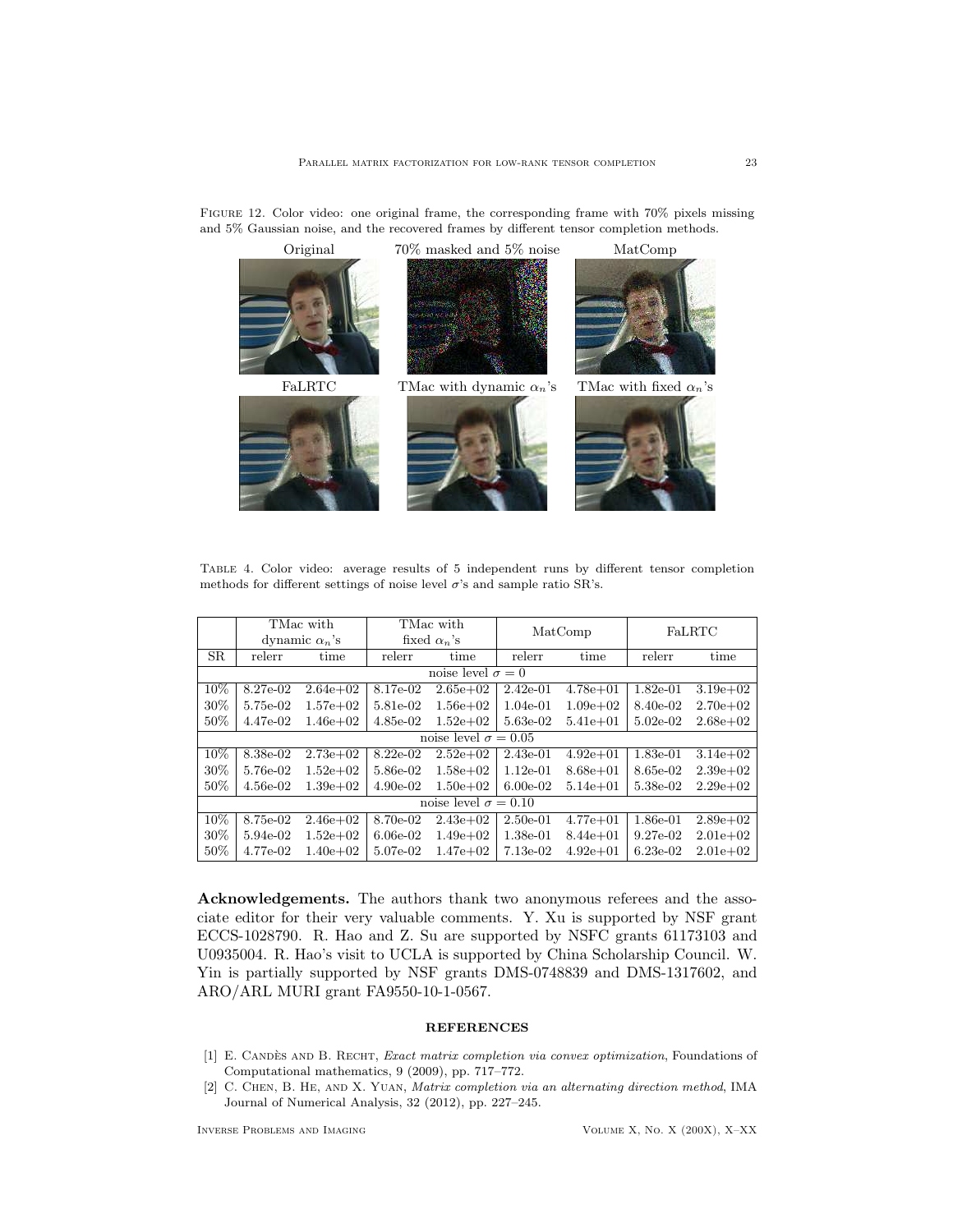- <span id="page-23-11"></span>[3] S. GANDY, B. RECHT, AND I. YAMADA, Tensor completion and low-n-rank tensor recovery via convex optimization, Inverse Problems, 27 (2011), pp. 1–19.
- <span id="page-23-22"></span>[4] L. GRIPPO AND M. SCIANDRONE, On the convergence of the block nonlinear Gauss-Seidel method under convex constraints, Oper. Res. Lett., 26 (2000), pp. 127–136.
- <span id="page-23-21"></span>J. CAI, E. CANDES, AND Z. SHEN, A singular value thresholding algorithm for matrix completion, SIAM J. Optim., 20 (2010), pp. 1956–1982.
- <span id="page-23-16"></span>[6] B. Jiang, S. Ma, and S. Zhang, Tensor principal component analysis via convex optimization, Mathematical Programming (2014), pp. 1–35.
- <span id="page-23-14"></span>[7] H.A.L. Kiers, Towards a standardized notation and terminology in multiway analysis, Journal of Chemometrics, 14 (2000), pp. 105–122.
- <span id="page-23-19"></span>[8] M. Kilmer, K. Braman, N. Hao, and R. Hoover, Third-order tensors as operators on matrices: A theoretical and computational framework with applications in imaging, SIAM Journal on Matrix Analysis and Applications, 34 (2013), pp. 148–172.
- <span id="page-23-12"></span>[9] T.G. KOLDA AND B.W. BADER, Tensor decompositions and applications, SIAM review, 51 (2009), pp. 455–500.
- <span id="page-23-3"></span>[10] T.G. KOLDA, B.W. BADER, AND J.P. KENNY, Higher-order web link analysis using multilinear algebra, in Data Mining, Fifth IEEE International Conference on, IEEE, 2005.
- <span id="page-23-5"></span>[11] N. KREIMER AND M.D. SACCHI, A tensor higher-order singular value decomposition for prestack seismic data noise reduction and interpolation, Geophysics, 77 (2012), pp. V113– V122.
- <span id="page-23-18"></span>[12] D. KRESSNER, M. STEINLECHNER, AND B. VANDEREYCKEN, Low-rank tensor completion by riemannian optimization, tech. report, Tech. rept. École polytechnique fédérale de Lausanne, 2013.
- <span id="page-23-9"></span>[13] M. LAI, Y. XU, AND W. YIN, Improved iteratively reweighted least squares for unconstrained smoothed  $\ell_q$  minimization, SIAM Journal on Numerical Analysis, 51 (2013), pp. 927–957.
- <span id="page-23-2"></span>[14] N. Li AND B. Li, Tensor completion for on-board compression of hyperspectral images, in Image Processing (ICIP), 2010 17th IEEE International Conference on, IEEE, 2010, pp. 517– 520.
- <span id="page-23-24"></span>[15] Q. Ling, Y. Xu, W. Yin, and Z. Wen, Decentralized low-rank matrix completion, International Conference on Acoustics, Speech, and Signal Processing (ICASSP), SPCOM-P1.4 (2012).
- <span id="page-23-10"></span>[16] J. Liu, P. Musialski, P. Wonka, and J. Ye, Tensor completion for estimating missing values in visual data, IEEE Transactions on Pattern Analysis and Machine Intelligence, (2013), pp. 208–220.
- <span id="page-23-6"></span>[17] S. MA, D. GOLDFARB, AND L. CHEN, Fixed point and bregman iterative methods for matrix rank minimization, Mathematical Programming, 128 (2011), pp. 321–353.
- <span id="page-23-15"></span>[18] C. Mu, B. HUANG, J. WRIGHT, AND D. GOLDFARB, Square deal: Lower bounds and improved relaxations for tensor recovery, arXiv preprint arXiv:1307.5870, (2013).
- <span id="page-23-1"></span>[19] K.A. PATWARDHAN, G. SAPIRO, AND M. BERTALMÍO, Video inpainting under constrained camera motion, Image Processing, IEEE Transactions on, 16 (2007), pp. 545–553.
- <span id="page-23-20"></span>[20] B. Recht, M. Fazel, and P.A. Parrilo, Guaranteed minimum-rank solutions of linear matrix equations via nuclear norm minimization, SIAM review, 52 (2010), pp. 471–501.
- <span id="page-23-17"></span>[21] B. ROMERA-PAREDES AND M. PONTIL, A new convex relaxation for tensor completion, arXiv preprint arXiv:1307.4653, (2013).
- <span id="page-23-0"></span>[22] A.C. Sauve, A.O. Hero III, W Leslie Rogers, SJ Wilderman, and NH Clinthorne, 3d image reconstruction for a compton spect camera model, Nuclear Science, IEEE Transactions on, 46 (1999), pp. 2075–2084.
- <span id="page-23-4"></span>[23] J. Sun, H. Zeng, H. Liu, Y. Lu, and Z. Chen, Cubesvd: a novel approach to personalized web search, in Proceedings of the 14th international conference on World Wide Web, ACM, 2005, pp. 382–390.
- <span id="page-23-7"></span>[24] K.C. TOH AND S. YUN, An accelerated proximal gradient algorithm for nuclear norm regularized linear least squares problems, Pacific Journal of Optimization, 6 (2010), pp. 615–640.
- <span id="page-23-23"></span>[25] P. Tseng, Convergence of a block coordinate descent method for nondifferentiable minimization, Journal of Optimization Theory and Applications, 109 (2001), pp. 475–494.
- <span id="page-23-13"></span>[26] L.R. Tucker, Some mathematical notes on three-mode factor analysis, Psychometrika, 31 (1966), pp. 279–311.
- <span id="page-23-8"></span>[27] Z. Wen, W. Yin, and Y. Zhang, Solving a low-rank factorization model for matrix completion by a nonlinear successive over-relaxation algorithm, Mathematical Programming Computation, (2012), pp. 1–29.